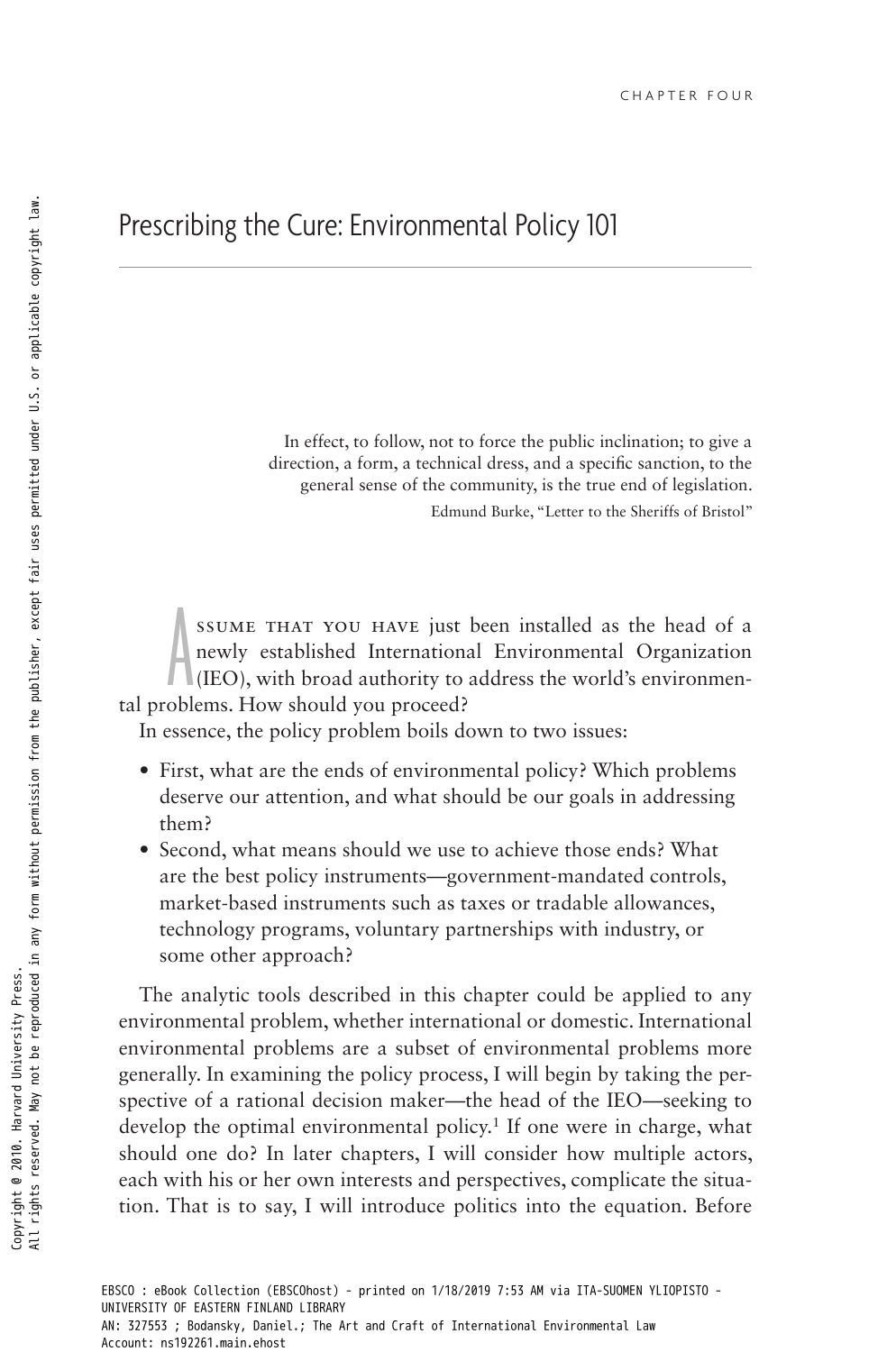resigning ourselves to the art of the possible, however, it will be useful to consider the ideal, if only to provide a benchmark against which to evaluate our options. We begin, then, by examining environmental problems in *policy* rather than *political* terms.

# What Are the Goals of Environmental Policy?

What is the goal of international environmental law? This apparently simple question is harder than it looks. Should environmental policy seek to protect the environment for its own sake or for the benefit of humans? Should it aim to prevent any damage from occurring (indeed, is this even possible?) or only significant damage—and if the latter, how should it define what damages are significant? Put another way, should it protect the environment at all costs or only to the extent that the environmental benefits exceed the economic costs? How should it value future harms and benefits as compared to present ones? And how should it value uncertain risks versus more definite ones?

Our answers to these questions have important implications for every facet of environmental policy. Consider the most basic issue: what environmental changes constitute *problems?* Would the disappearance, say, of the malaria mosquito be cause for celebration or sorrow? Opinions differ, depending on the value one places on biological diversity. Some see the extinction of any species as a loss, even those dangerous to humans. Others would welcome the elimination of the malaria mosquito, which is a leading cause of infant mortality worldwide and, according to one estimate, costs Africa more than \$12 billion a year in lost growth.<sup>2</sup> Indeed, some have even suggested that if "specicide" were to become feasible (for example, through genetic engineering), the malaria mosquito would be the ideal candidate.3 This perspective may perhaps show that we have not completely given up the view expressed by Reverend Hickeringill in the eighteenth century, that our goal should be to get rid of "noisome" and offensive" animals "with as speedy a riddance and despatch" as possible.4

The relative priority we give to different issues also raises issues of environmental values. Global warming, for example, may cause long-term, irreversible damage for coastal communities, agriculture, human health, and biological diversity. But lack of access to safe drinking water kills more than a million people per year right now. How should we assess the relative importance of these problems? Given limited resources, which deserves our attention? That depends on our views about the larger objectives of international environmental law.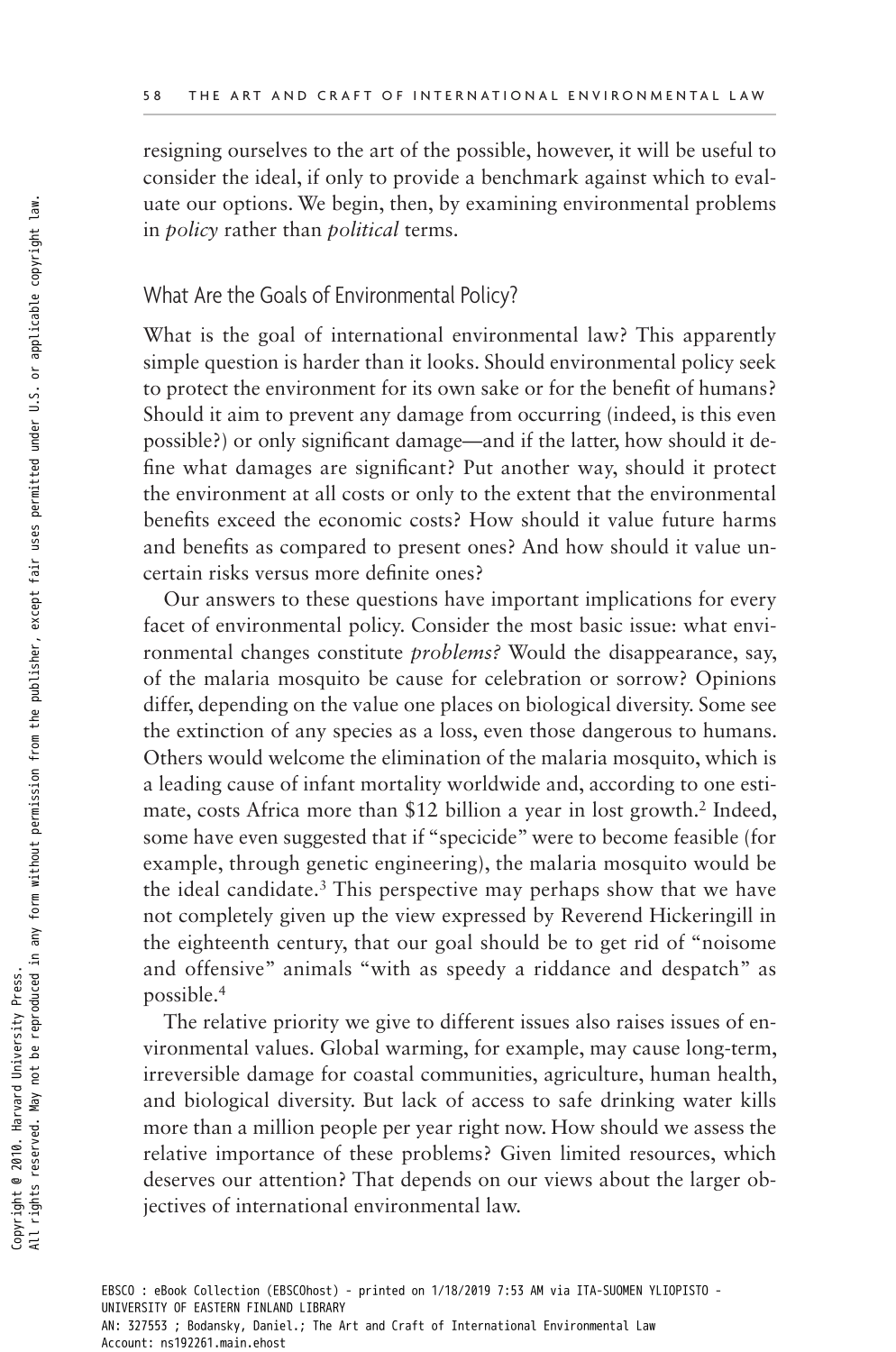Finally, once an environmental problem has been identified and put on the policy agenda, what should be our goal in addressing it? What should be the objective, say, of international climate change policy? Should it seek to prevent global warming altogether, or only warming above some "dangerous" limit? If we could prevent climate change by injecting dust into the upper atmosphere to block incoming sunlight, or by putting mirrors into space to reflect it away, would these represent "solutions"? Or would it be unethical, in some way, to purposefully remake nature? What we consider a solution to an environmental problem depends on how we define the problem, which in turn depends on our values.

The role of values in environmental decision making is nicely illustrated by a cartoon I once saw showing a logger with a chainsaw looking at a tree labeled "the very last tree," while thinking "the very last chair." The contrasting characterizations reflect the difference between valuing nature as an end in itself and as useful for humankind. The person who sees trees as wilderness finds the destruction of old-growth forest problematic; the person who sees them only as proto- chairs does not, as long as sufficient trees remain.

Running through much of the debate about international environmental policy are two different conceptions of the aims that we should pursue— what Daniel Farber facetiously calls the "tree hugger" and the "bean counter" approaches. $5$  Tree huggers define the goal of environmental policies in absolutist terms: preventing pollution, preserving species, and so forth. Bean counters see the world in terms of trade- offs and seek to balance costs and benefits to achieve the optimal outcome. Tree huggers tend to reflect "moral outrage," bean counters "cool analysis."<sup>6</sup>

# *Absolutist Approaches*

From an absolutist perspective, the goal of environmental policy should be to prevent environmental harm. Consider, for example, the acid rain problem. Acid rain emerged as an international issue in the 1970s, first in Europe and then in North America. It is caused by emissions of sulfur dioxide  $(SO<sub>2</sub>)$  and nitrous oxides  $(NO<sub>x</sub>)$  from a wide variety of sources, including power plants, automobiles, and industrial facilities such as smelters. These emissions constitute "pollution" in the strict sense of the term— that is, substances introduced by humans into the environment with harmful effects, in particular for forests and lakes.<sup>7</sup>

From a tree hugger perspective, our goal in addressing acid rain should be to reduce emissions of SO<sub>2</sub> and NO<sub>y</sub> to the level at which no harm is caused— if such a threshold exists— or, if not, to eliminate emissions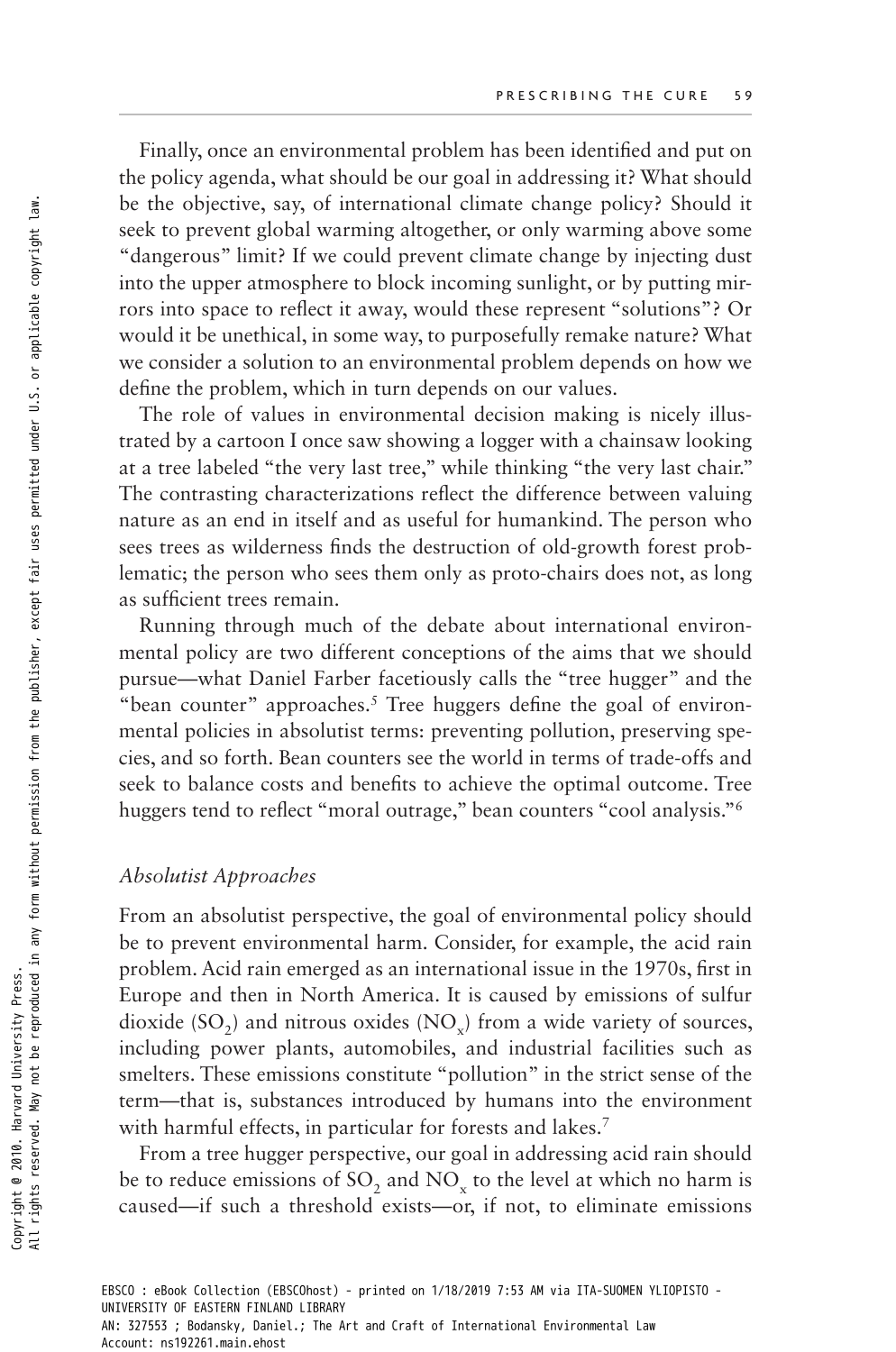altogether.<sup>8</sup> The 1994 Sulfur Protocol to the Long-Range Transboundary Air Pollution Convention (LRTAP) moved in this direction through its adoption of a "critical loads" approach, which seeks to determine the maximum levels of acid deposition that will not cause significant environmental damage and then to reduce emissions so as not to exceed these critical loads.9

Of course, trying to eliminate pollution altogether comes at a very high cost, potentially. The emissions of  $SO<sub>2</sub>$  and  $NO<sub>x</sub>$  that result in acid rain are produced by a host of activities central to modern industrial society, such as electricity generation, transportation, and industrial production. Until viable substitutes are developed, eliminating emissions (or even reducing them drastically) could have dire economic effects. In recognition of this fact, the 1994 Sulfur Protocol did not try to close the gap entirely between current emissions and the lower levels necessary not to exceed critical loads; instead, it set a goal of achieving gap closure of only 80 percent.<sup>10</sup>

These same economic considerations apply to other environmental problems as well. Stopping anthropogenic climate change, conserving biological diversity, eliminating marine pollution, and phasing out the use of dangerous pesticides and chemicals would all involve significant costs, particularly since the marginal costs of abatement typically escalate as pollution is progressively reduced. To what extent are we willing to incur these costs in order to solve a particular environmental problem?

A dyed-in-the-wool tree hugger might respond by saying, in essence, "damn the expenses, full speed ahead." This was the approach initially taken by the U.S. Endangered Species Act (ESA). In *Tennessee Valley Authority v. Hill,* the Supreme Court ruled that the ESA required that the federal government take action to prevent the extinction of species regardless of the cost.11 Similarly, the Clean Water Act attempted to eliminate all water pollution by 1985, and the Delaney Clause continues to require the prohibition of any food additive that has been shown to cause cancer, regardless of the cost of doing so and no matter how remote the cancer risk. Polling since the early 1980s indicates that a majority of Americans consistently claim to support the view that "protecting the environment is so important that requirements and standards cannot be too high, and continuing environmental improvements must be made regardless of  $cost.$ "<sup>12</sup>

This absolutist attitude can be justified in various ways. One rationale is to frame the environmental debate in terms of rights.<sup>13</sup> If one sees environmental protection as a right and not simply as a policy preference a right, for example, to a clean environment— then this implies that people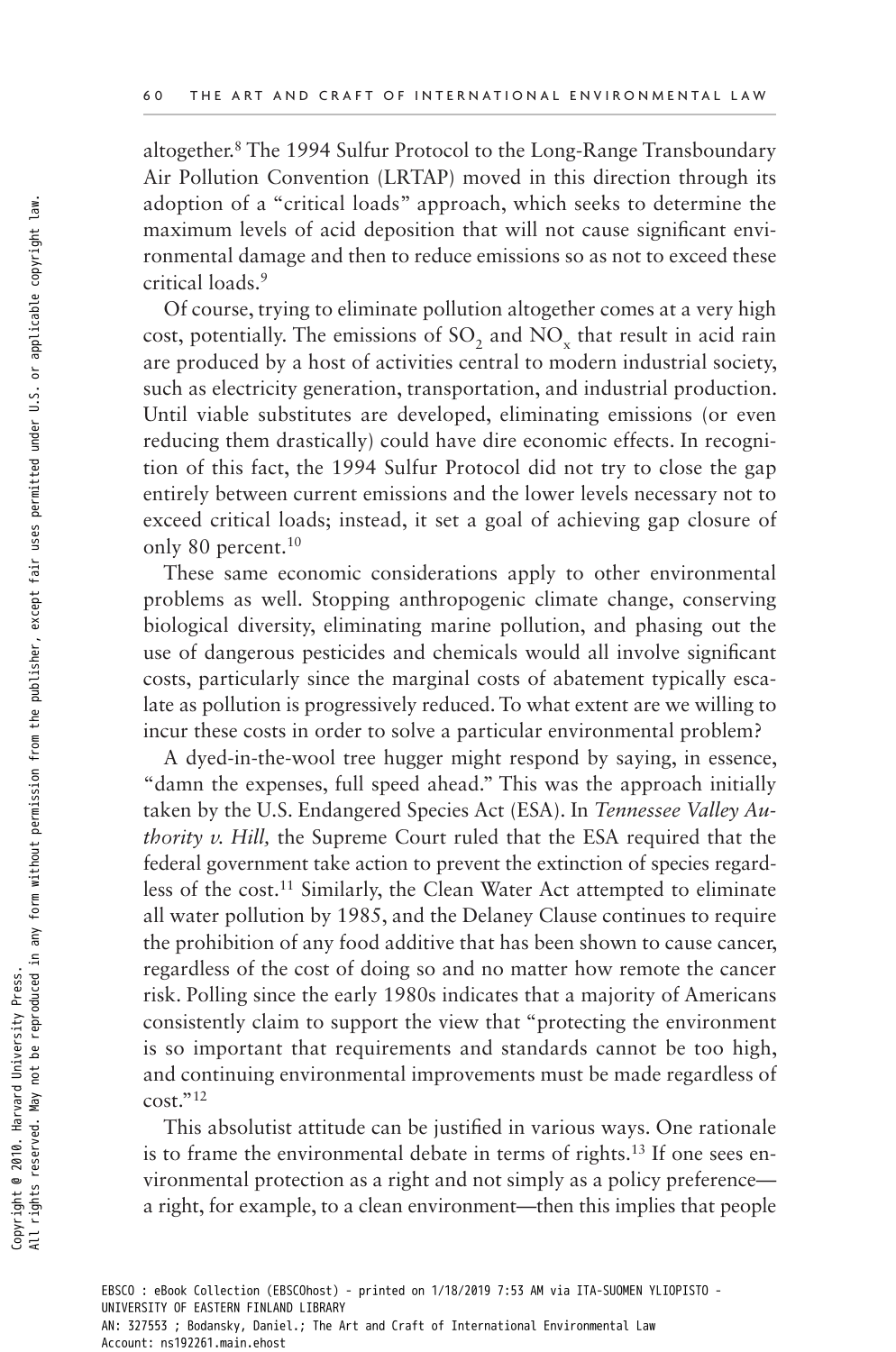(or nature itself, if the rights in question are ecological rather than human rights) should be able to vindicate these rights regardless of the costs. In 1968, Senator Gaylord Nelson even proposed a constitutional amendment guaranteeing the "inalienable right to a decent environment."<sup>14</sup> Although this provision was never adopted, several states and countries have adopted similar provisions, $15$  and a number of human rights cases have found that environmental damage can violate an individual's human rights.16

The rights-based approach reflects an attempt to privilege environmental goals—to take them out of the normal hurly-burly of politics and give them a higher status. The more one venerates nature and casts environmental protection as an ethical imperative, the more appropriate this attitude may seem. If one takes the view expressed by Aldo Leopold, that a "thing is right when it tends to preserve the integrity, stability, and beauty of the biotic community [and] . . . wrong when it tends otherwise,"<sup>17</sup> then this might seem to suggest that a consideration of economic costs— or anything else for that matter, other than what is good for the environment— is not just inappropriate but almost immoral.<sup>18</sup>

Uncertainty provides a second basic rationale for an absolutist approach. To the extent that environmental risks are uncertain, we cannot weigh their costs and benefits with any confidence, nor can we be certain that any particular level of activity is "safe." To ensure safety, we must ban risky activities altogether. In essence, this is the rationale for the moratorium on commercial whaling, described in Chapter 1: since we cannot be certain that any level is safe, we must stop commercial whaling completely.

The implications of this precautionary perspective go further than the rights- based approach because it does not simply aim to eliminate environmental harms, but environmental risks. Consider, for example, the critical loads approach in the 1994 Sulfur Protocol and its analogue in water pollution policy, assimilative capacity. These standards require a great deal of information about the thresholds below which emissions or discharges are safe. Given the uncertainties in our scientific understanding, however, information of this kind may not be reliable. On this basis, those who stress the problem of uncertainty argue that we should shift away from an assimilative capacity approach to a "best available technology" standard. International environmental law addresses this problem of uncertainty through the precautionary principle, which, in its strongest form, says, "if in doubt, don't."19

The problem with both the rights-based and the precautionary versions of absolutism is that public policy inevitably involves trade-offs.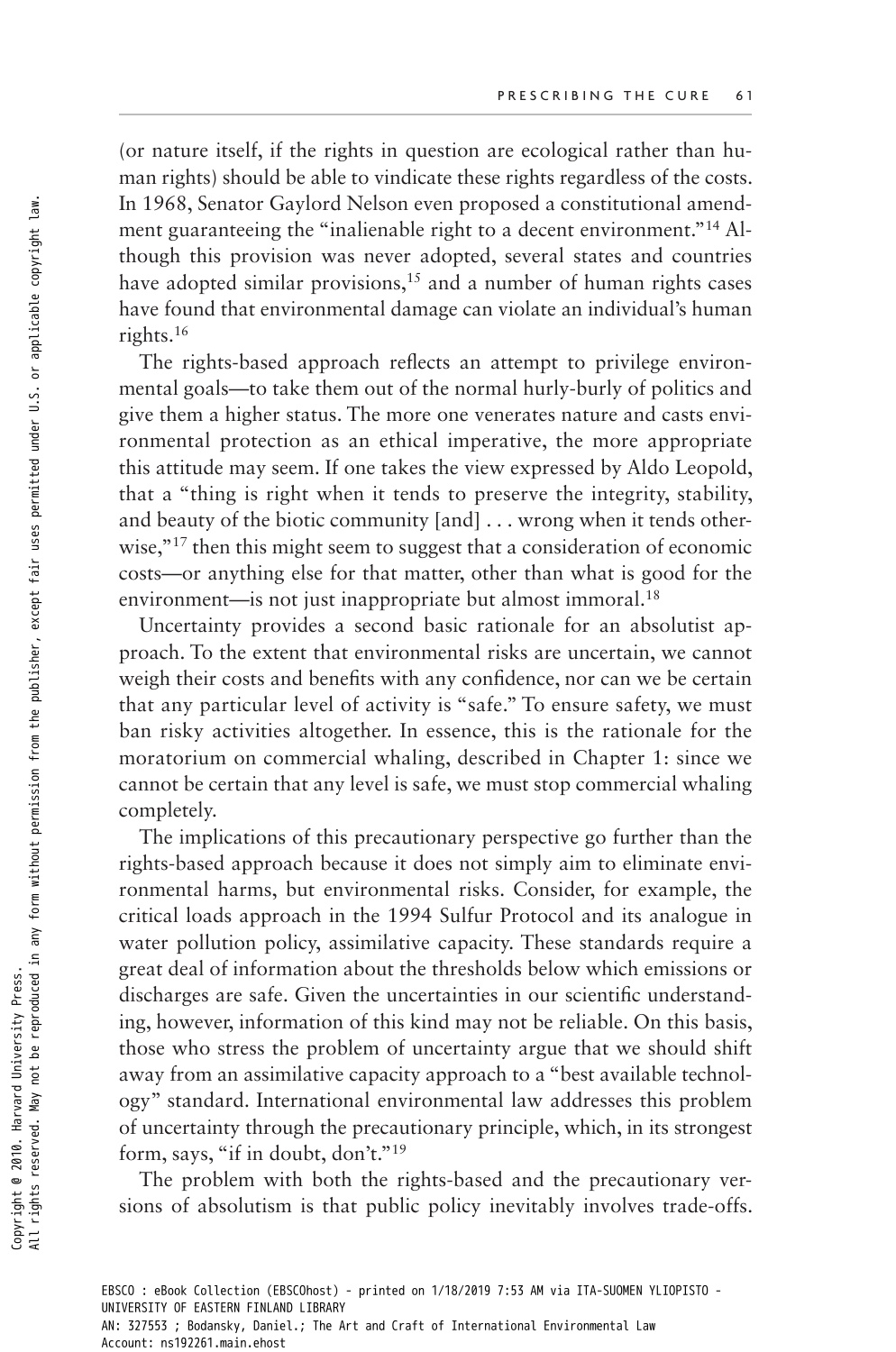Reducing environmental harm is important, but it is not the only factor in the equation; we must also consider the economic and social costs of doing so. Similarly, "[c]aution should be high on everyone's agenda," as Christopher Stone notes,  $20$  but this does not mean it should be the only objective. Nor, in any event, is it achievable, since reducing one risk often increases another. Setting environmental goals in absolutist terms prevents one from even considering these trade- offs, much less addressing them in a systematic way.

Trade- offs exist not only between environmental protection and economic well- being, but between the environment and other values such as human health. On the one hand, malaria infects an estimated 300 to 500 million people per year worldwide and kills an estimated 2 million people, mostly children. On the other hand, the most effective pesticide against the malaria mosquito, DDT (which helped Northern countries eliminate malaria in the 1950s) is now known to be a persistent organic pollutant that harms birds and fish. Since the publication of Rachel Carson's *Silent Spring* in 1962, DDT has become the symbol in the West of an insidious chemical killer. Should environmental policy ban DDT, even if this means more malaria? Or should it allow the limited use of DDT in order to save children's lives? However we come down on this question, we face a difficult trade-off.<sup>21</sup>

## *Balancing Approaches*

Rather than viewing environmental policy in moral terms, economists bean counters *par excellence*— take a consequentialist approach, arguing that the objective of environmental policy should be to maximize social welfare as a whole. This requires considering, in a systematic way, the costs as well as the benefits of environmental actions, including the compliance costs for the private sector, the administrative costs for government, and the indirect economic costs resulting from general equilibrium effects. In order to maximize social welfare in addressing acid rain, for example, we should reduce emissions of  $SO_2$  and  $NO_x$  only insofar as the marginal benefits of a reduction (the environmental and health benefits resulting from less acid rain) exceed its marginal costs— that is, only insofar as the reductions are "efficient." This is how an economist would define the objective of environmental policy. Further reductions beyond this "optimal" level of pollution would not make sense, even if they provided environmental benefits, because their costs would exceed their benefits.<sup>22</sup>

Cost-benefit analysis requires us to be able to compare the costs and benefits of environmental policies systematically. We need a metric, for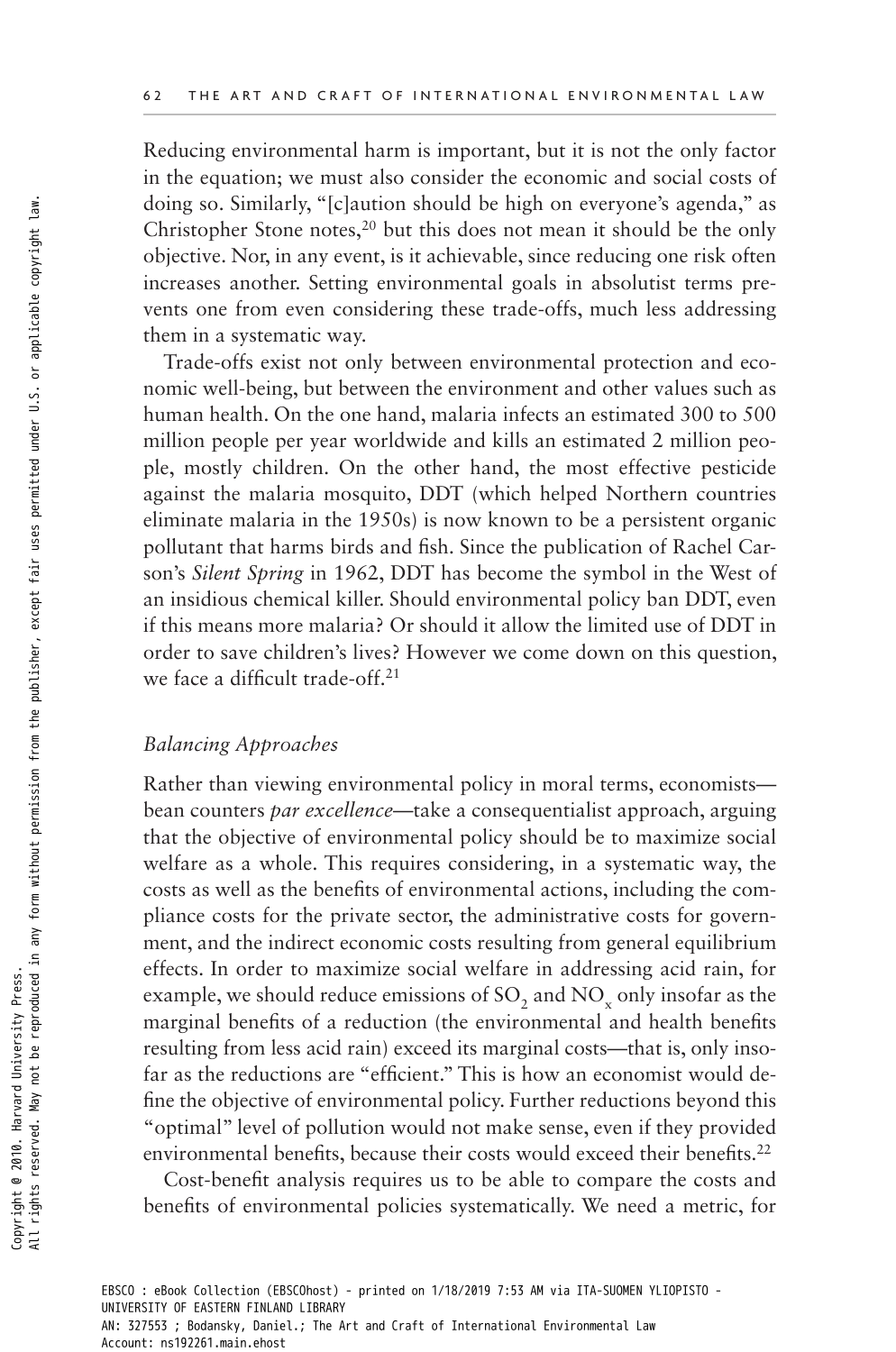## Box 4.1. Costs and Benefits of Environmental Regulation

#### Costs

- *Direct compliance costs* Environmental regulation typically imposes direct costs on the regulatory target. For example, a regulation might require companies to install new equipment or to hire additional personnel.
- *Opportunity costs* By requiring resources to be used for one purpose, environmental policies preclude those resources from being used for other purposes. Establishing a protected area for elephants, for example, prevents land from being used for agricultural purposes.
- *Administrative costs* Environmental policies may entail substantial monitoring and enforcement costs for government.
- *Indirect economic costs* Changes in prices in one sector have effects on the rest of the economy, referred to by economists as "general equilibrium effects." If markets are operating efficiently, policy-induced price changes introduce inefficiencies that may cost more than the direct compliance costs of environmental regulation.

#### **Benefits**

- *Health benefits*—Better air or water quality may result in reduced medical expenses and fewer days of illness.
- *Direct economic benefits*—Protection of commercially exploited resources, such as trees or fisheries, provide economic benefits to those using the resources.
- *Ecosystem services* Protection of resources such as wetlands provide indirect benefits in the form of ecosystem services—for example, water purification, flood control, protection against coastline erosion, and so forth. One study estimated the global value of seventeen ecosystem services at \$16–54 trillion per year. (Robert Costanza et al., "The Value of the World's Ecosystem Ser vices and the Natural Capital," *Nature* 387 (1997), pp. 253–260, at 259.)
- *Existence (non-use) value*—Regardless of whether a species or other resource provides any direct or indirect economic benefit, some people may value its continued existence.

example, to compare the economic costs of installing a scrubber or switching to cleaner coal with the environmental benefits of healthier forests or cleaner lakes. The standard economic tool for making such comparisons is prices. The prices people are willing to pay are assumed to reveal their preferences about how much they value different things. The problem, of course, is that many environmental resources, including clean air, clean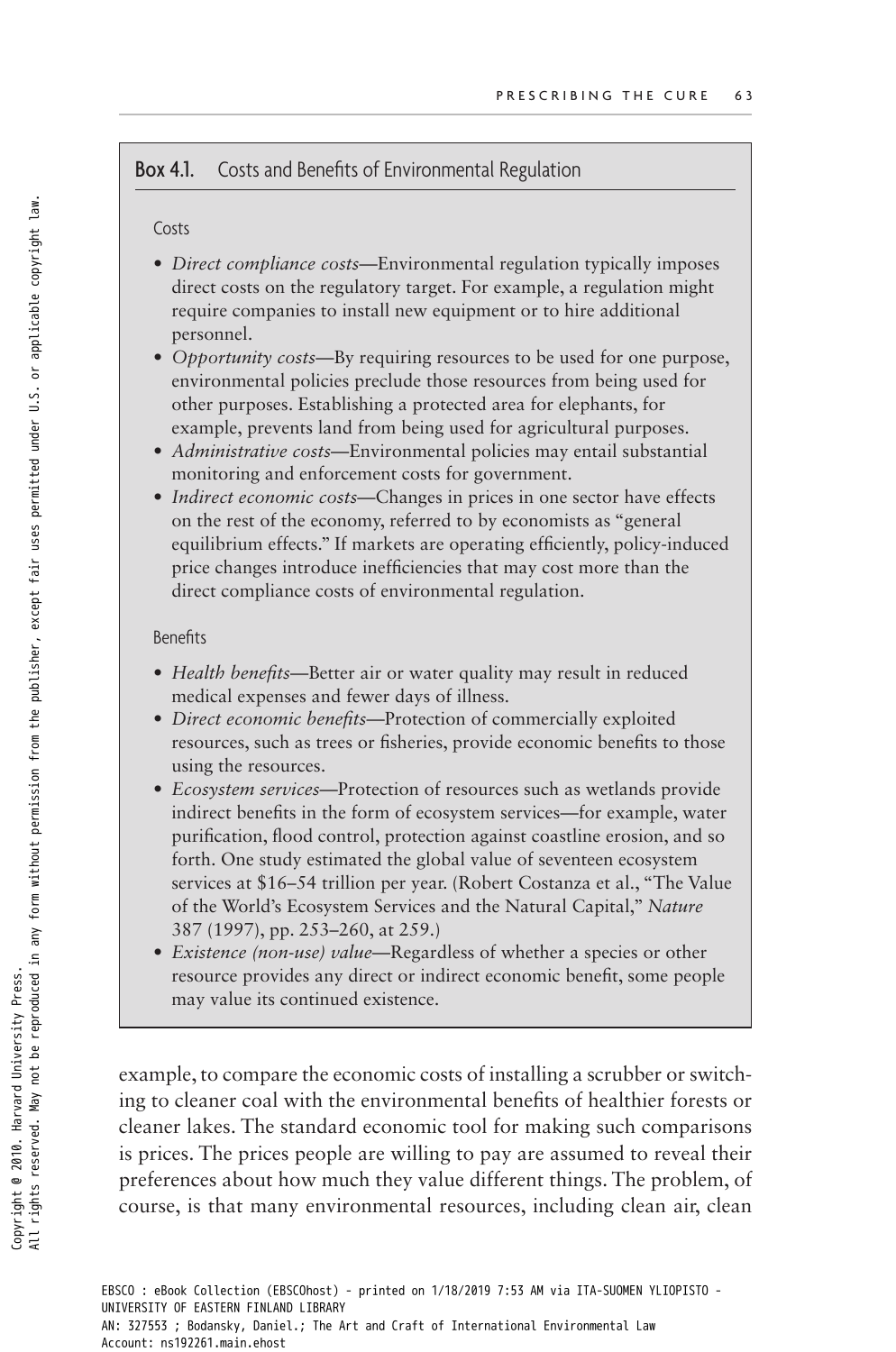water, and biological diversity, are not traded in the market and thus do not have a market price.<sup>23</sup>

A considerable amount of environmental economics is devoted to the problem of how to put a price on non- market goods. Economists have devised several tools to answer this question. "Contingent valuation" relies on surveys about what people say they would be willing to pay for environmental goods (or how much they would be willing to accept in return for agreeing to allow a resource to be degraded).<sup>24</sup> In contrast, "hedonic property pricing" attempts to examine empirically how changes in environmental factors (say, clean air or proximity to a hazardous waste site) affect property prices.<sup>25</sup>

Cost-benefit analysis has many weaknesses, which critics are fond of noting. To begin with, environmentalists argue that cost-benefit analysis is skewed against environmental regulation. On the one hand, it tends to downplay environmental benefits such as ecosystem services and aesthetic values, which may be omitted from cost-benefit analyses because they are difficult to value. On the other hand, it tends to overemphasize the costs of satisfying regulations, both because of its (over?) reliance on industry estimates and because many economists are professionally skeptical about the potential for efficiency gains that both improve the environment and reduce costs.26

A second objection to cost-benefit analysis relates to the problem of valuing the future. Cost-benefit analysis requires valuation not only of nonmarket goods, but also of future costs and benefits; it requires a methodology to compare costs and benefits across time. Most people would prefer to have a dollar now to a dollar ten years in the future, even leaving aside the effects of inflation. They would prefer to "get it while [they] can," as Janis Joplin cogently put it. The degree to which people value the present more than the future is measured by what economists refer to as the "discount rate."27 If the discount rate is, say, 5 percent per year, then the "present value" of having a dollar a year from now is only 95 cents. As we look further into the future, the present value of future benefits declines steeply as the discount rate increases. With a 5 percent discount rate, the present value of a dollar ten years from now is only 61 cents; but if one discounts the future more steeply, say at 10 percent, then the present value of that same future dollar drops to only 39 cents.

Because most international environmental regulation involves incurring costs now to gain environmental benefits in the future, discounting plays a huge role in cost-benefit analyses. Depending on whether we apply a 5 or 10 percent discount rate, the amount we should be willing to spend today to gain a dollar's worth of environmental benefit in ten years' time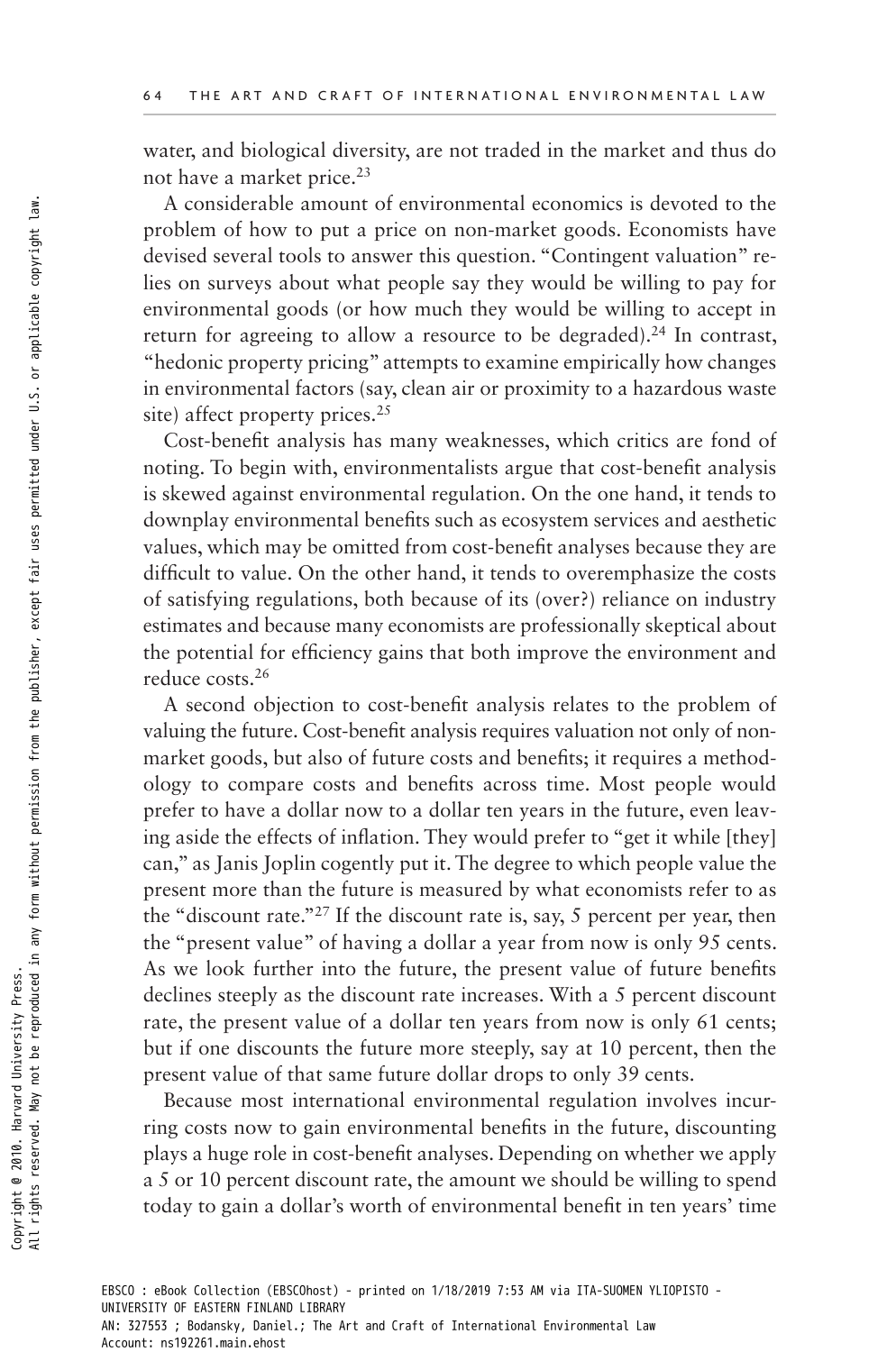varies from 61 to 39 cents. The further into the future we look, the bigger the effect of discount rates. At a 5 percent discount rate, a dollar's worth of environmental benefit received seventy-five years hence is worth only 3 cents now, but at a 10 percent discount rate, the present value of that same dollar of environmental benefit plummets to a tenth of a penny. Thus, for very long-term problems such as climate change, which have a century-plus time horizon, cost-benefit analysis is extremely sensitive to the choice of discount rate. Which discount rate we use— 10 percent or 5 percent or 2 percent—is crucial in determining how much we should spend now to avert climate change damages far off in the future.<sup>28</sup>

The effective discount rate of private parties is revealed by examining the minimum rate of return they expect in their investment and spending decisions.29 This "private discount rate" varies from place to place and from time to time, depending on the level of uncertainty about the future. In the United States and other Western industrialized countries, which enjoy considerable stability and where people, as a result, have a high degree of confidence about the future, the private discount rate is comparatively low— about 4 to 6 percent. In developing countries, which are less stable, much higher discount rates apply, in the range of 10 to 25 percent.30

Although private discount rates can be determined in a relatively objective manner, public discount rates are much more controversial. Should public policies discount the future, and, if so, to what degree? What is the appropriate "social" discount rate? Is the continued existence of whales 100 years from now really less valuable than their existence today, as discounting analysis would suggest? Is their continued existence 400 years from now significantly less valuable than 300 years from now? Are future generations not entitled to equal consideration as our own? If so, how is this consistent with discounting? Ultimately, the answers to these questions are ethical rather than economic in nature.

On a more fundamental level, some critics of cost-benefit analysis challenge the view that people's self-interested preferences as consumers are equivalent to their views as citizens about public policy.31 An individual, as a consumer, might not be willing to pay 50 cents more per gallon of gasoline to improve air quality; but the same individual, in her capacity as a publicly minded citizen, might support government regulations with similar costs. Indeed, some argue that the entire exercise of cost-benefit analysis is misguided because it considers only human preferences, rather than the value of the environment as an end in itself, and attempts to put a price on resources that are, in some sense, priceless.32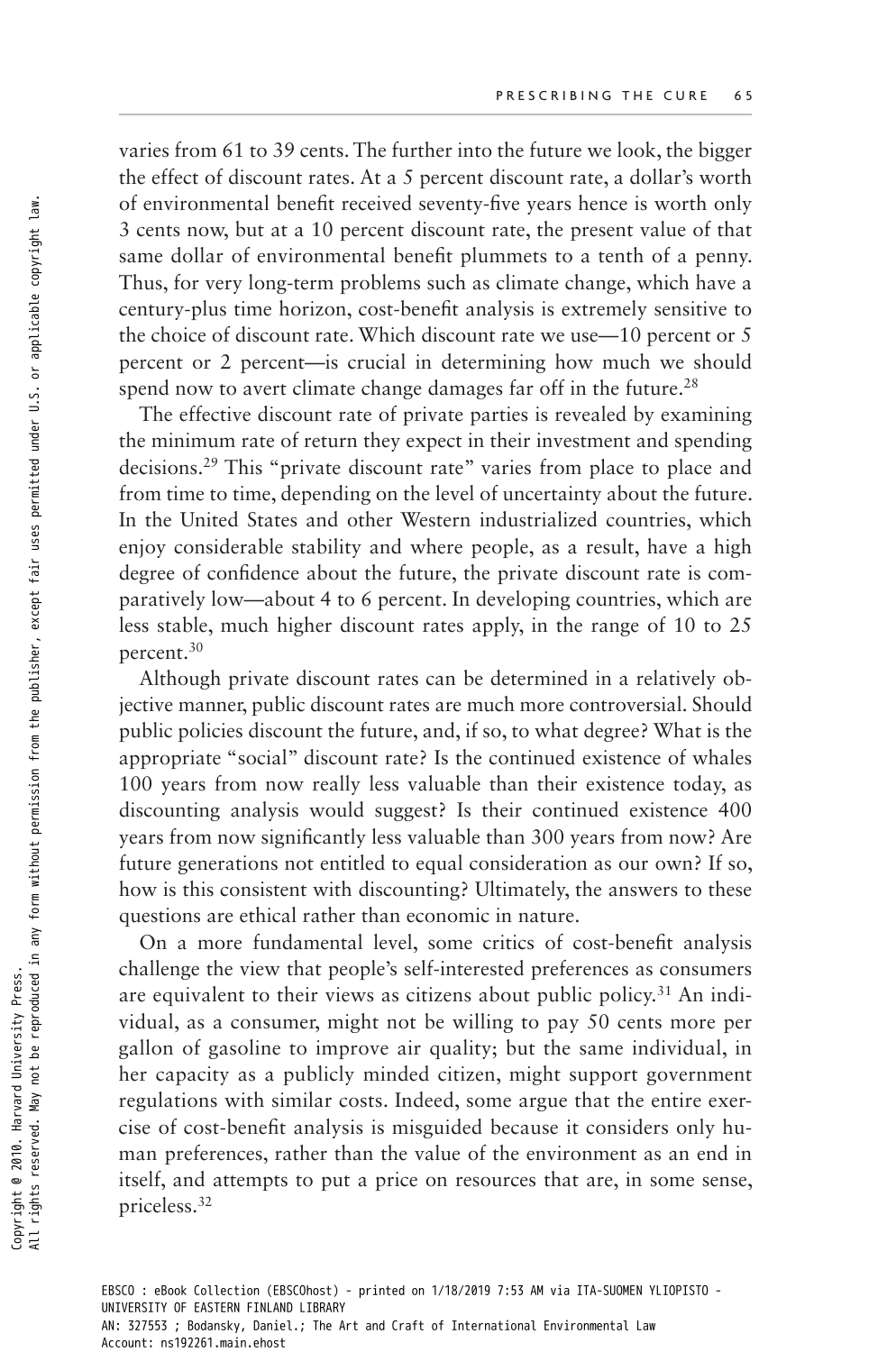Although these objections to cost-benefit analysis require careful consideration, none to my mind is decisive. Most relate to the way that costbenefit analysis is practiced, rather than to the approach itself, which can be more flexible than its critics contend. Valuation techniques, for example, can factor in people's views as citizens rather than consumers, as well as their views about the existence value of a resource (that is, the value they place simply on its existence), not just its instrumental value (that is, its value because of the benefit it provides to humans).<sup>33</sup> Moreover, if private discount rates seem too high, we can apply a lower social discount rate for environmental protection.

The bigger problem with cost-benefit analysis is practical—namely, that, in many cases, estimates of how people value non-market goods are simply not reliable. This can cut both ways, of course; it can lead to overas well as undervaluation of environmental resources. It is easy to say, in a survey, that one would be willing to pay \$1,000 to protect a species, but whether one would do so in practice, with a limited budget, is a different question.

Moreover, with respect to long-term problems such as climate change, we face tremendous scientific and economic uncertainties. How much global warming will occur over the next 50 to 100 years, and what will be its impacts? How much will technology improve over the same time horizon? What will be the cost of solar power 100 years hence, or carbon sequestration, or some other technology that we have not yet even discovered? Given these uncertainties— not to mention the sensitivity of longterm cost estimates to the choice of a social discount rate— quantitative cost-benefit assessments seem of only limited use in deciding what we should do now to address a long-term problem such as climate change. In such cases, cost-benefit analysis is likely to give a false sense of precision and objectivity.<sup>34</sup> Niels Bohr once reputedly observed, "Never express yourself more clearly than you are able to think."35 A similar thing might be said of cost-benefit analysis: never calculate more clearly than you know.

But even though, in practice, quantitative cost-benefit analysis may rarely be feasible, this does not relieve us of the need to think about both costs and benefits; it just means that we should do so in a more qualitative manner. As Benjamin Franklin wrote in a letter to Joseph Priestly, explaining his process of decision making:

[T]ho' the Weight of Reasons [pro and con] cannot be taken with the Precision of Algebraic Quantities, yet when each is thus considered separately and comparatively, and the whole lies before me, I think I can judge better,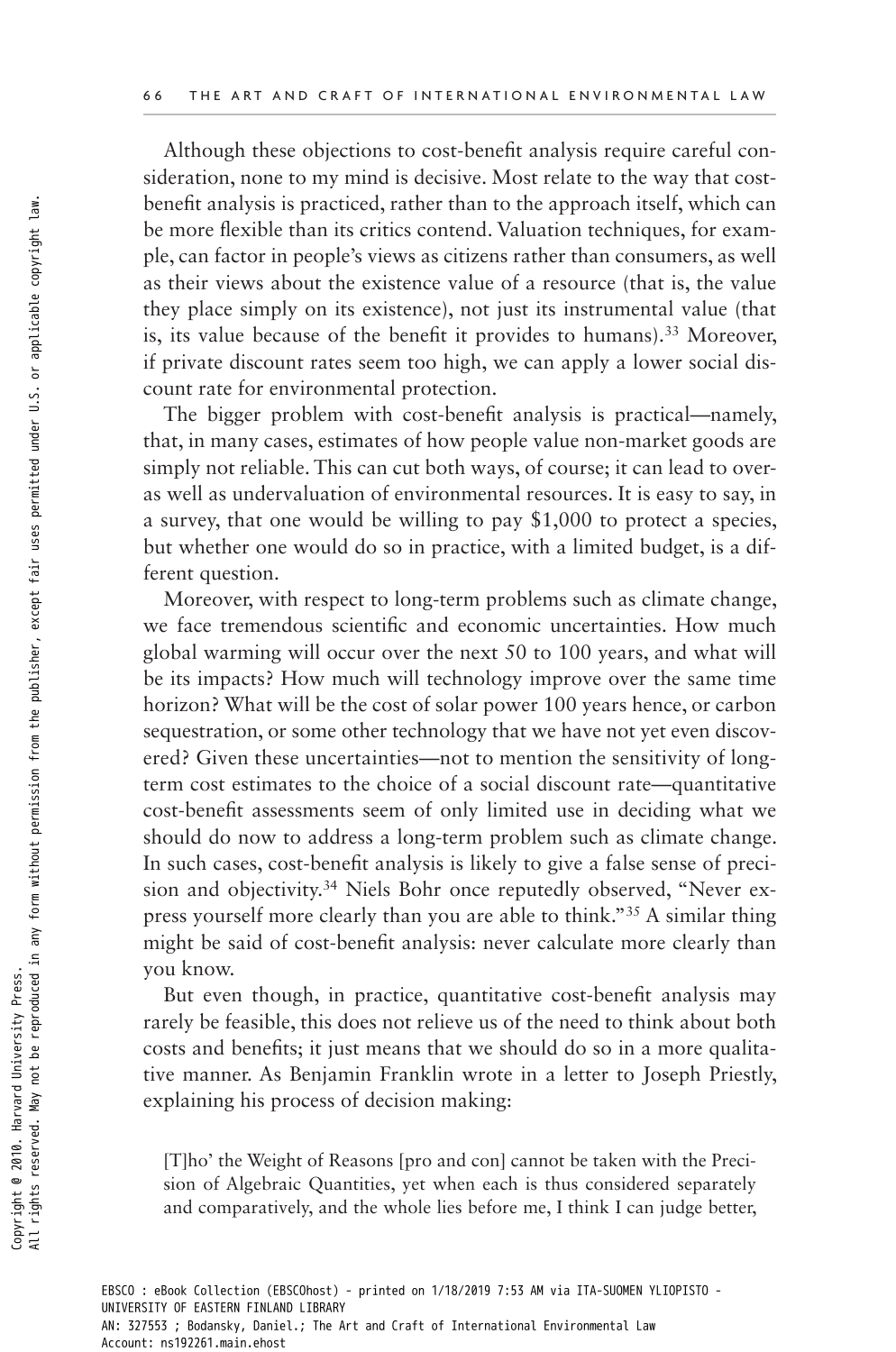and am less likely to make a rash Step; and in fact I have found great Advantage from this kind of Equation, in what might be called *Moral* or *Prudential Algebra.*<sup>36</sup>

Whether we like it or not, environmental policies almost always involve both pros and cons. The only question is whether we consider these trade- offs explicitly— as Franklin suggested— or keep them hidden, allowing very different approaches to be taken in different regulatory contexts.37

So the bottom line is this: attempts to balance costs and benefits may be imperfect and imprecise. Ultimately, the choice of regulatory goals is not fully determined by objective, "cool" analysis; it involves value choices. However, decisions about whether something is an environmental problem and, if so, what to do about it, should be informed by a systematic examination of the costs and benefits of inaction versus action. This "prudential algebra" introduces a useful discipline to policy analysis. Without it, we are more likely to have a regulatory mishmash, difficult to defend on any rational basis, involving large expenditures of time and effort on relatively minor problems and smaller expenditures on more significant ones.

## Other Policy Desiderata

Assume that we have agreed on an environmental goal for a given issue area, whether on the basis of a careful cost-benefit analysis or, as is more common, of some political compromise. Say, for example, we have decided to reduce consumption of ozone- depleting substances by 50 percent in order to protect the stratospheric ozone layer or to reduce emissions of carbon dioxide by 20 percent to combat climate change. The next task is to choose the means that we will use to achieve this end. In evaluating the various options, at least three policy desiderata are relevant: environmental effectiveness, cost-effectiveness, and equity.

# *Environmental Effectiveness*

The starting point of any assessment of policy options is to consider how well a particular approach achieves its environmental goal. This much goes without saying, but answering this question is complicated. An environmental measure—say, an oil discharge standard for tankers aimed at limiting coastal oil pollution—might, on its face, appear sufficient to achieve its goal. However, what is the likelihood that tankers will actually comply with this requirement? This may depend, in part, on how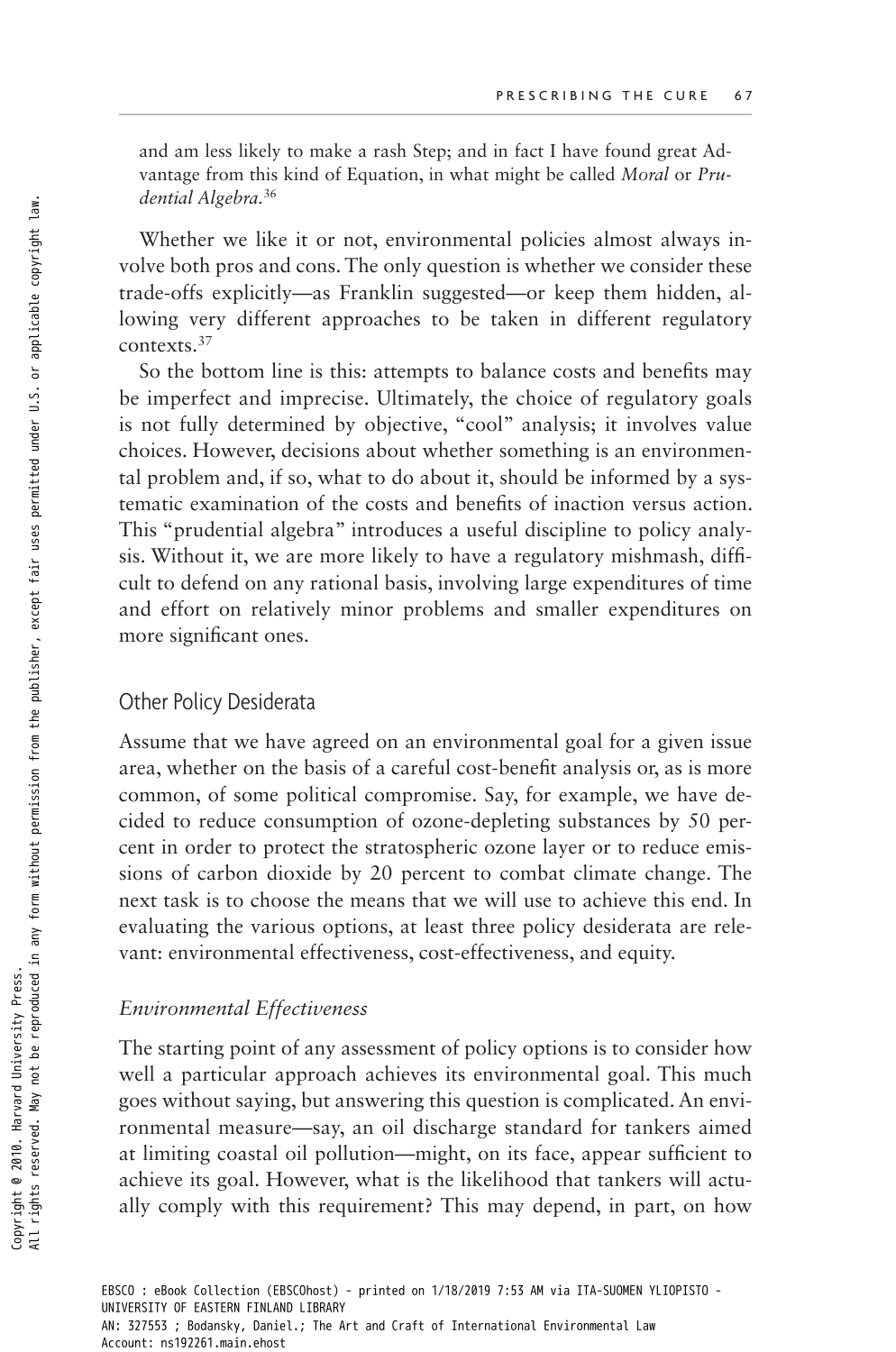easy it is to monitor and enforce the discharge standard. And will the requirement merely displace pollution from one place to another? Will it have "leakage"?

In some cases an environmental measure might have other environmental benefits (or harms) that should be taken into account in considering its environmental effectiveness. A renewable portfolio standard (requiring utilities to produce a certain amount of electricity from renewable sources) might be chosen to address the problem of acid rain, for example. But unlike other possible regulatory approaches, such as a requirement to install scrubbers, the renewable standard would have the added benefit of helping to address the climate change problem.

Different approaches might also differ in the degree to which they help induce technological advances or change public attitudes and awareness. A policy instrument that tends to lock in a particular technology may be less environmentally effective, in the long run, than an instrument that provides incentives for ongoing technological innovation, such as an emissions trading system. In assessing the issue of environmental effectiveness, we must therefore consider not only the immediate requirements of a proposed policy measure, but also issues of implementation, leakage, co-benefits, technological change, and public awareness.

## *Cost- Effectiveness*

However we go about establishing our environmental goals— whether on the basis of cost-benefit analysis or exclusively environmental considerations— most people would agree that we should seek to achieve those goals at the lowest cost possible. We want to get the most bang for our buck, so to speak. In general, a policy is cost- effective if it equalizes the marginal cost of compliance across time and place. Whenever pollution could be reduced more cheaply in the future than now, or by one country rather than another, then the same level of environmental result could be achieved at a lower cost by shifting some of the pollution reductions into the future or to the other country with the lower abatement costs.

Because the terms are similar, it is easy to confuse cost-benefit and cost-effectiveness analysis. The difference is that cost-benefit analysis encompasses the goals of environmental policy, whereas cost-effectiveness analysis considers only the means. In essence, cost-effectiveness is a subpart of cost-benefit analysis. Environmentalists generally find costeffectiveness less objectionable than cost-benefit analysis because it does not require comparing economic costs and environmental benefits; it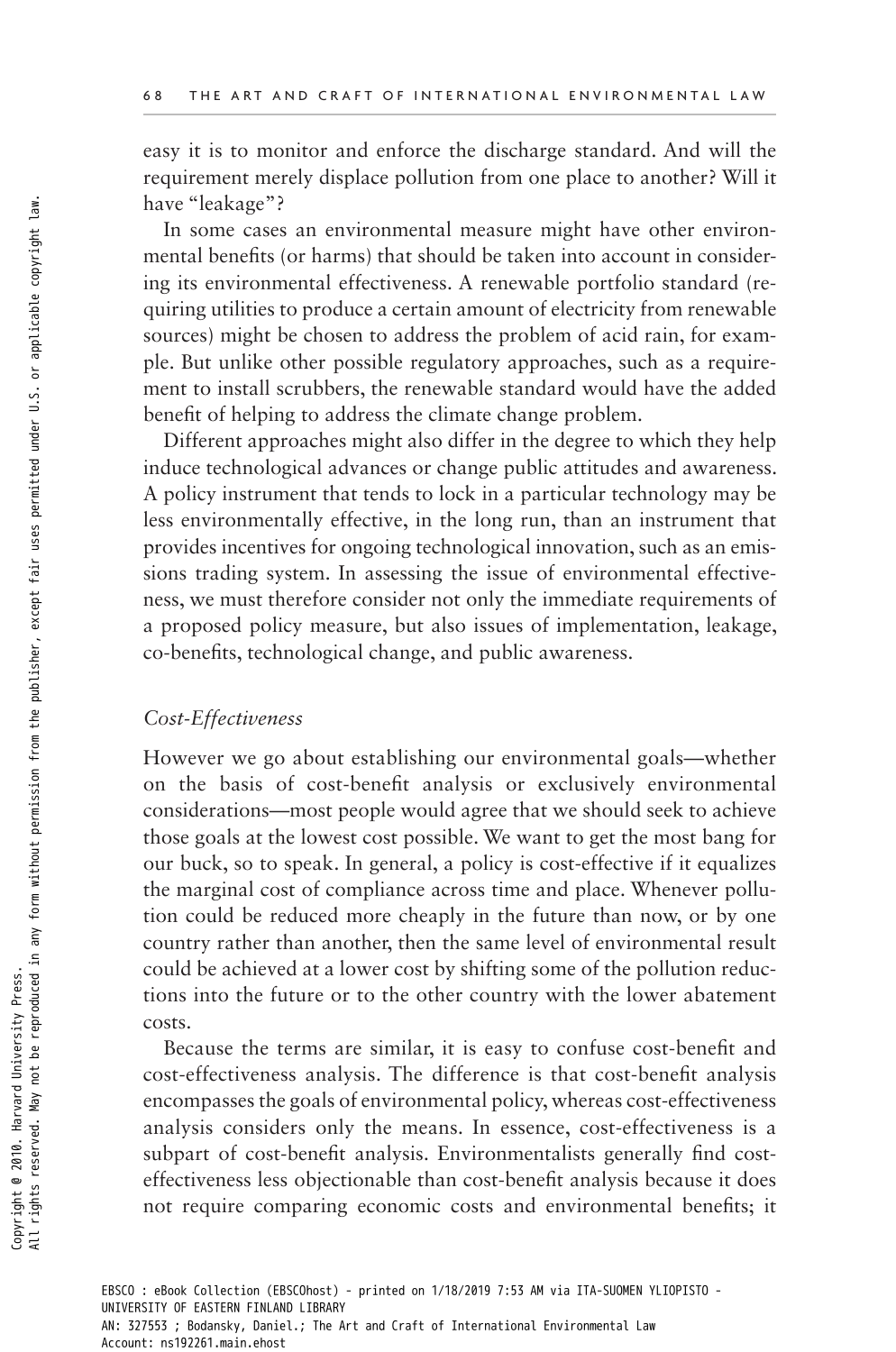simply requires comparing the economic and administrative costs of one policy option versus another.

# *Equity*

Another important consideration in evaluating environmental policies is whether they entail a fair distribution of costs and benefits. This issue is important for both normative and practical reasons. From a normative standpoint, equity is a policy desideratum in its own right. In addition, from a practical standpoint, if a policy is not perceived as equitable, then it is less likely to be accepted and followed.

Cost-benefit analysis itself does not address the equity issue; it seeks simply to maximize aggregate economic value. If one group of people (or countries) bears the costs of a policy and another receives the benefits, the policy is still efficient as long as, in the aggregate, the benefits exceed the costs. Some economists argue that, in designing environmental policies, we should focus only on cost- effectiveness, not equity. In their view, if a policy has unfair distributional effects, we should not shift to a less efficient but more equitable policy, which reduces a society's aggregate welfare. Rather, we should tackle the equity issue directly, through redistributive mechanisms such as taxes (or, in the international arena, through financial and technical assistance). But this reasoning, though logical, is unrealistic at best and disingenuous at worst. The political reality is that significant redistributive policies are unlikely to be adopted internationally. So if equity is not addressed in the design of environmental standards, it may not be addressed at all.

In addressing environmental or resource problems, what would constitute an equitable response? One possibility is that people have equal entitlements to commons resources. In international environmental law, this principle underlies arguments by developing countries such as India that states have an equal entitlement to the atmosphere and that climate change policy should therefore aim to equalize per capita levels of emissions among countries.

In contrast, unidirectional externalities suggest a different principle of equity, based on the idea of responsibility. Why does it seem unfair to require the victim to pay the polluter to stop? The answer is that we generally feel that the actor who causes damage should be held responsible<sup>38</sup> and that the polluter should pay. This equation of causation with responsibility is at the heart of tort law.

Ability to pay represents a third distributional principle. If the polluting state is rich and the victim state poor, then a "victim pays" solution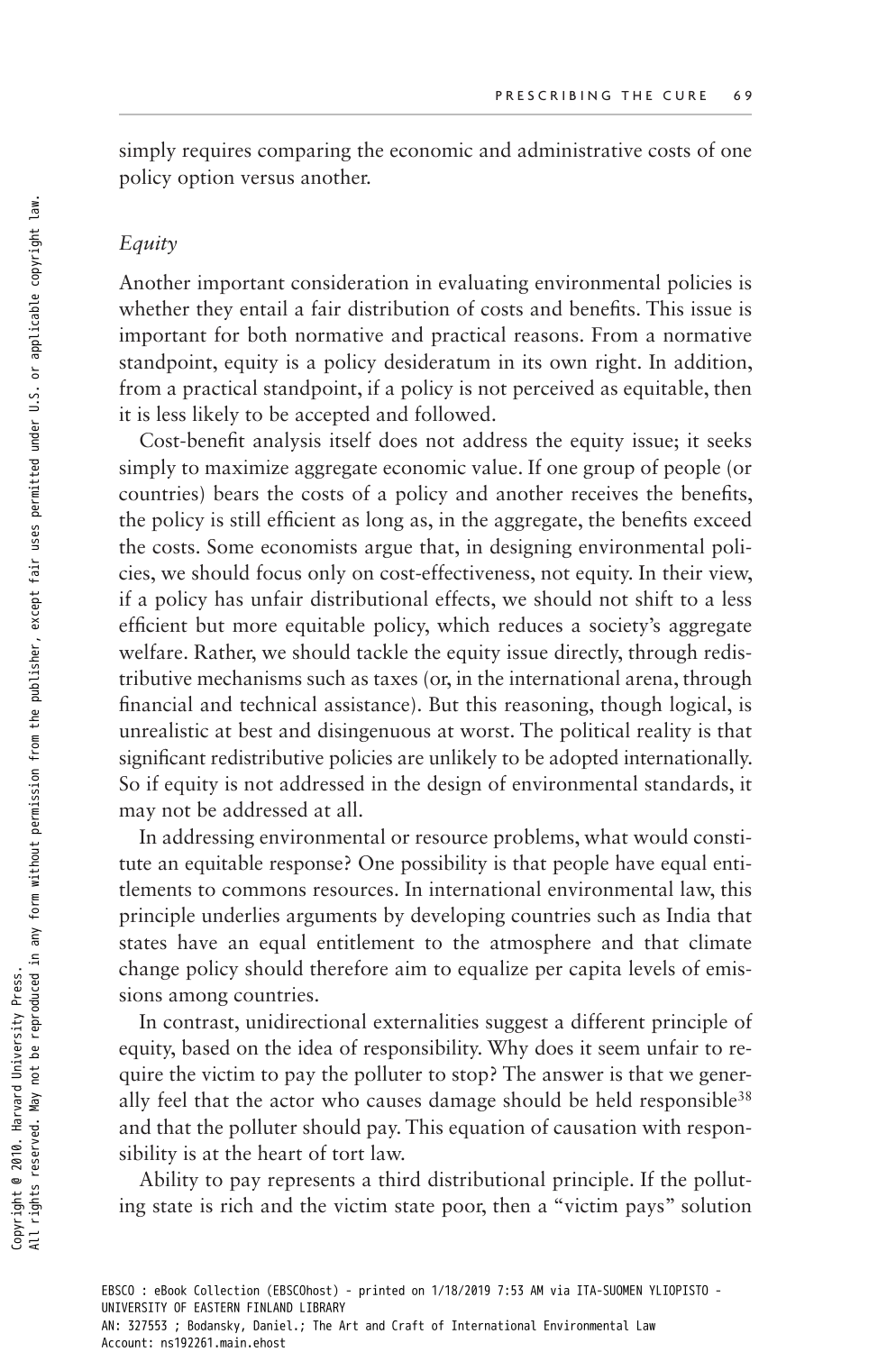seems even more inequitable.<sup>39</sup> In the context of climate change, for example, poor developing countries would be among the principal beneficiaries of an effective agreement because they are most vulnerable to the adverse effects of global warming. However, no one in the negotiations expects them to pay rich industrialized countries to reduce their greenhouse gas emissions. Quite the contrary. The widely shared assumption, by rich and poor countries alike, is that rich industrialized countries should pay not only for their own abatement costs, but also for some of the abatement and adaptation costs of poor developing countries that will be adversely affected by climate change.

# Whom Should We Regulate?

Another preliminary consideration in environmental policy is to determine the appropriate target of a regulatory instrument. At the domestic level, environmental regulations typically set standards for private conduct for example, emissions standards for electric utilities, or vehicle standards for car manufacturers or owners. Governmental conduct is the target of environmental regulation only infrequently; for example, the National Environmental Policy Act (NEPA) requires that the federal government perform environmental impact assessments before making major federal decisions.

At the international level, the situation is reversed: legal requirements almost always apply to states rather than to private actors, even though, as in domestic environmental law, private action is usually the real concern. The Kyoto Protocol, for example, is ultimately aimed at reducing green house gas emissions by private actors such as electric utilities, manufacturers, and individuals, but its emissions targets apply to states.

One of the few exceptions to this general rule is found in the international agreement addressing oil pollution from ships (MARPOL), which sets forth detailed specifications for the construction and design of oil tankers, as well as rules limiting discharges of oil, garbage, and other dangerous materials by operators of private vessels.40 Even MARPOL, however, does not attempt to make these rules applicable to private actors directly; instead, its requirements apply to flag states, which are required to make MARPOL's rules applicable, as a matter of national law, to ships flying their flag. $41$ 

Could international environmental law, in the future, apply directly to private actors? The development of international criminal law demonstrates that, in theory, the answer is yes. The statute of the International Criminal Court defines rules of conduct for individuals, which if violated constitute international criminal offenses. Although, at present,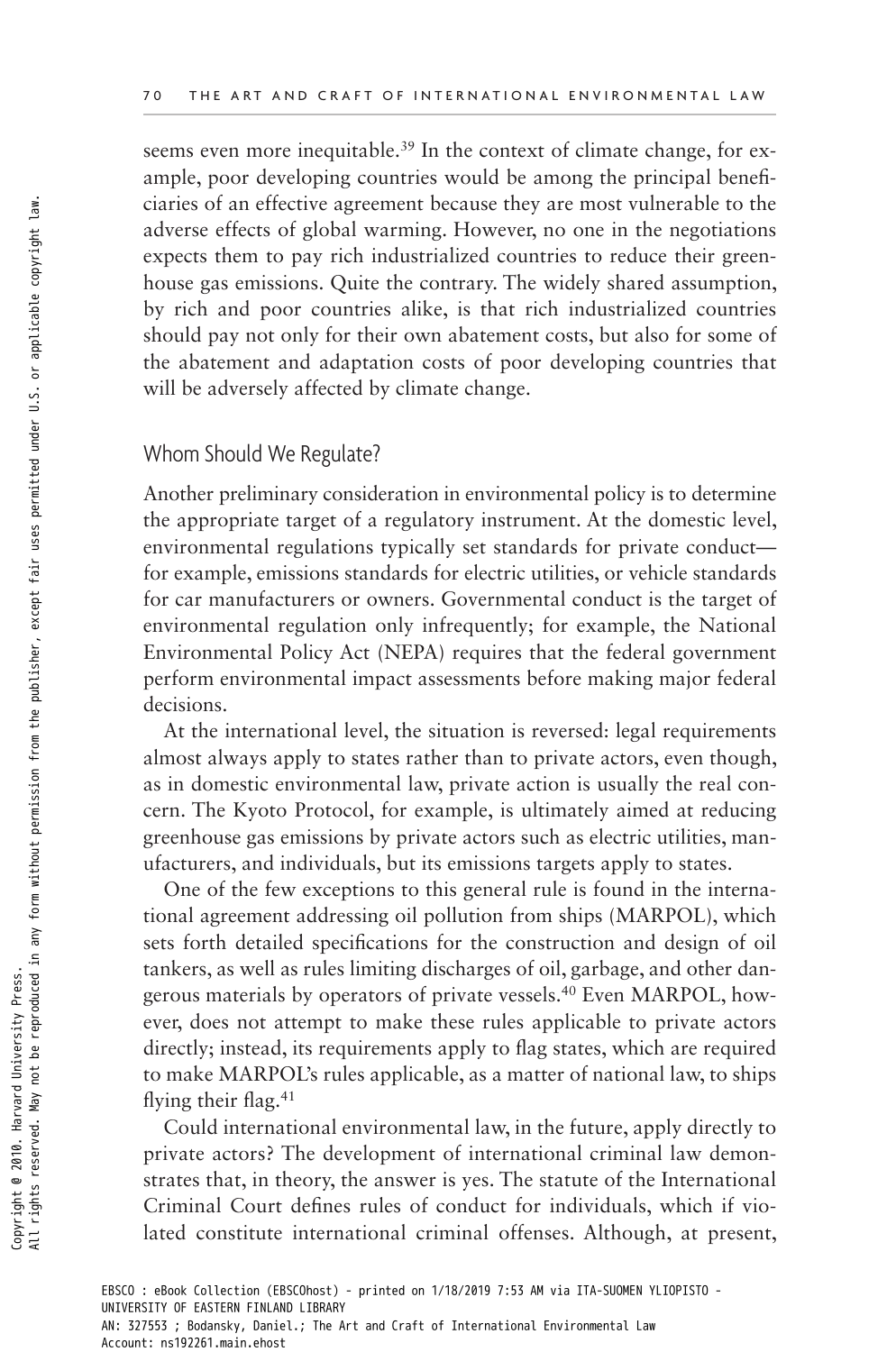international law imposes obligations on private actors only with respect to war crimes and crimes against humanity, not the environment, there is nothing to prevent international environmental law from moving in that direction. Even if it were to do so, however, it would still need to rely on national governments for implementation and enforcement, given the absence of international institutions with strong administrative powers. Indeed, even the Statute of the International Criminal Court, which establishes an international prosecutor and court, still depends on national governments to arrest and turn over suspects.

# Policy Toolkit

With these initial considerations in mind, let us consider the environmental policy toolkit. What is the range of policy instruments for addressing environmental problems such as acid rain, global warming, or habitat  $loss$ ?<sup>42</sup>

## *Further Research*

When uncertainty is high, one easy option is to pursue further study, either to understand the problem better (through basic scientific research) or to develop better responses (through technology R&D). This was the preferred approach of the Reagan Administration to the acid rain problem in the 1980s and of the second Bush Administration to climate change.

Does a research-oriented strategy make sense, or is it simply a cop-out, a way to avoid doing anything now? Like so much else, it depends. In some cases, a problem might turn out to be overblown, or much cheaper solutions might be developed, so a policy focusing on research might result in significant savings. That has been the argument of climate change skeptics, who point to other "crises" that never materialized. In other cases, however, delay causes the problem to become entrenched and necessitates more drastic response measures later, resulting in higher long-term costs.

## *Informational Mea sures*

Measures aimed at providing information represent another, comparatively unintrusive type of policy response.<sup>43</sup> They do not regulate environmentally destructive behavior directly. Instead, they seek to affect behavior in other ways.

First, informational measures can help actors make choices that they themselves regard as better. As we discussed earlier, according to economic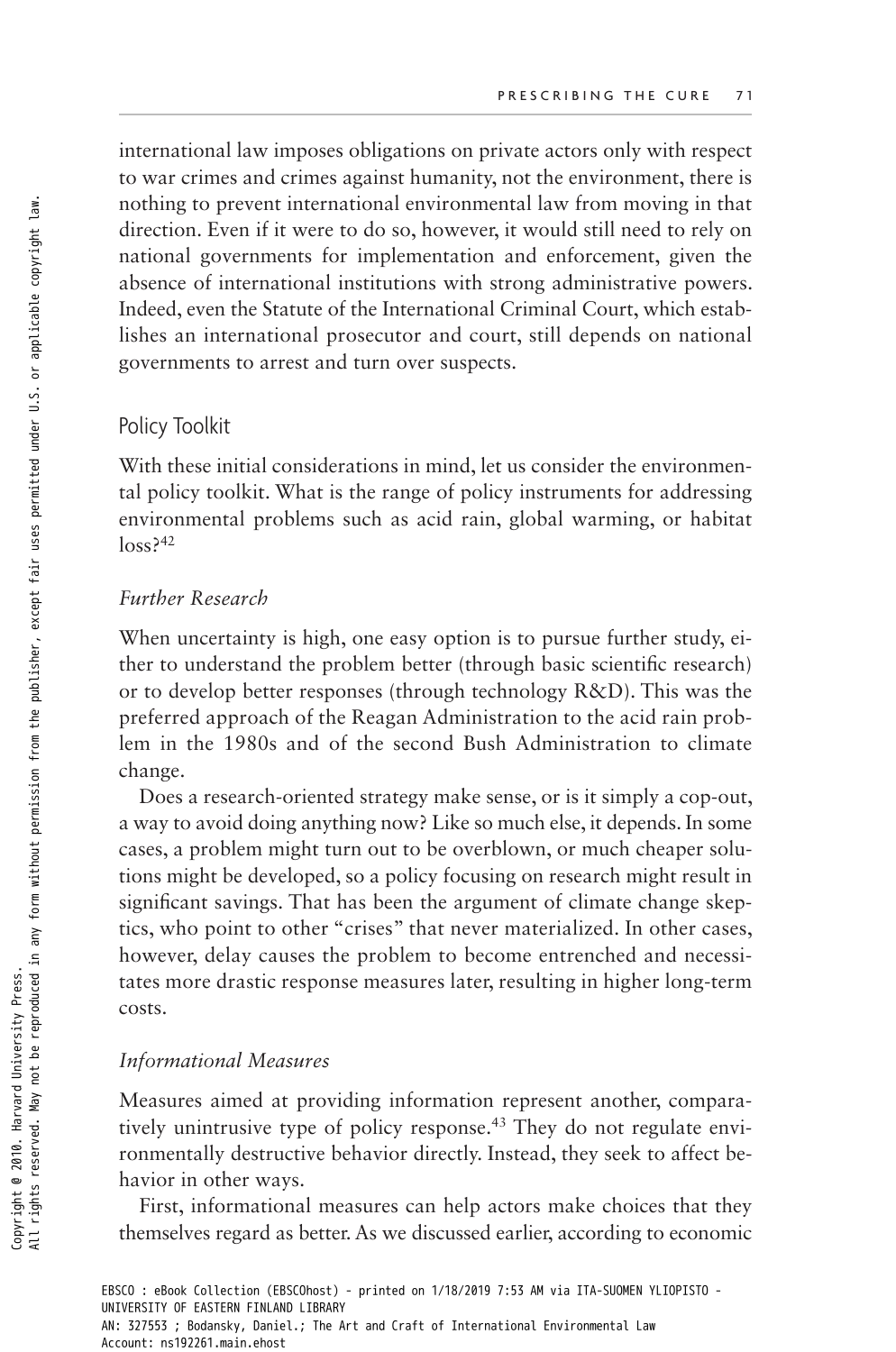theory, people are rational actors, but they can behave rationally only if they have sufficient information. If Roberta Crusoe does not know that disposal of garbage on her island will poison her water supply, for example, then she will have no reason to stop doing so. Ignorance can thus be one source of market failure. By informing people (and governments) about the environmental consequences of their behavior, informational mea sures allow them to make a rational decision as to whether they wish to change how they act.<sup>44</sup>

Several specific types of measures seek to give actors the information they need to make better informed choices:

*Product information and labeling.* Product information and labeling programs aim to promote consumer choice. The theory is that, if people know how much pollution a car causes, or how much electricity a refrigerator or computer uses, or whether tuna was caught in a manner that harmed dolphins, this knowledge might influence their buying decisions. Even in the absence of government requirements, third- party assessors (or the sellers themselves) could provide such information in response to consumer demand, but governmental labeling programs help ensure that information is provided in a consistent, trustworthy manner. Examples of consumer labeling policies include the European Community's ecolabeling program, which awards eco-labels to products that have low environmental impacts over their entire life cycle, and the U.S. Energy Star program, which awards labels to energy-efficient products.

*Environmental impact assessment (EIA).* Just as labeling measures promote better-informed consumer choice, environmental impact assessments promote better informed government decision making by requiring governments to consider in advance the environmental impacts of their actions. EIA requirements originated at the national level (initially, in the United States in the National Environmental Policy Act of 1969) but have now migrated to the international level, where they have been incorporated into a number of environmental treaties, most notably, the 1991 Espoo Convention on Environmental Impact Assessment in a Transboundary Context, a regional treaty that applies principally in Europe.<sup>45</sup> The World Bank and other international financial institutions also now include EIAs as part of their project approval process.

*Prior informed consent (PIC)*. In contrast to labeling and EIA requirements, PIC requirements allow governments to make informed choices, not about their own activities, but about whether to allow potentially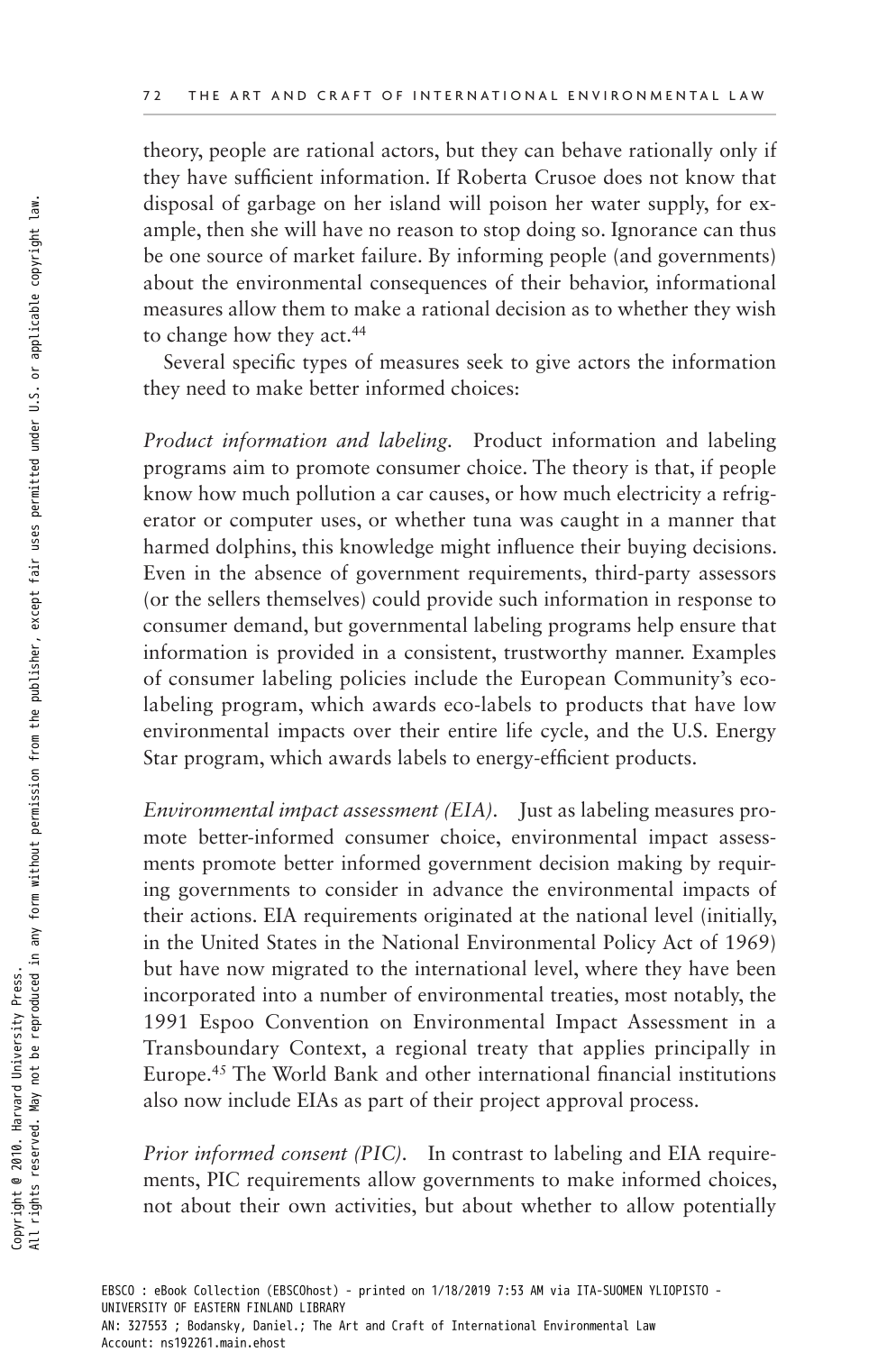hazardous activities by private actors. They safeguard the sovereign decision-making authority of national governments by requiring companies to provide information to the government in advance and to proceed only if they receive the government's prior informed consent. PIC requirements are a central element of international regimes regulating trade in hazardous substances, such as the Basel Convention on the Transboundary Movements of Hazardous Wastes and the Rotterdam Convention on trade in hazardous chemicals and pesticides.

*Hazard warnings.* Without knowledge of a potential or an actual danger, actors cannot respond appropriately. Warnings can be provided in advance— for example, labeling requirements for containers that need special handling because they contain hazardous substances.<sup>46</sup> Or warnings can be provided after the fact—for example, emergency notifications of oil spills or nuclear accidents, which are often critical in enabling other states to minimize their damages.<sup>47</sup>

Thus far we have been considering measures intended to enable actors to make better decisions by providing them with information. In some cases, however, simply providing actors with information may not be enough to change their behavior. Information is useful when environmental harms occur out of ignorance. But when actors are able to externalize the consequences of their behavior, then engaging in environmentally destructive behavior may be fully rational. In such cases, informational measures must play a different role if they are to be effective. They must promote accountability and deterrence by providing information, not to those causing the environmental damage, but to others who are able to exert pressure over the polluter—states, NGOs, international organizations, and the general public.

Sometimes, sunlight itself may be enough to induce a change in behavior; it may be, as Louis Brandeis once wrote, the "best of disinfectants."48 People (and governments) tend to behave differently when they must do so openly rather than in secret. If a company is discovered to be dumping toxic chemicals or employing child labor, for example, then its reputation is likely to suffer, possibly affecting consumer behavior and ultimately the company's bottom line. Even when an actor is impervious to diffuse social pressure, information can play an important role in enabling others to exert more specific forms of pressure. This can be done either informally (for example, through non-governmental boycotts of fish sold by whaling countries) or formally (through intergovernmental procedures for dispute settlement).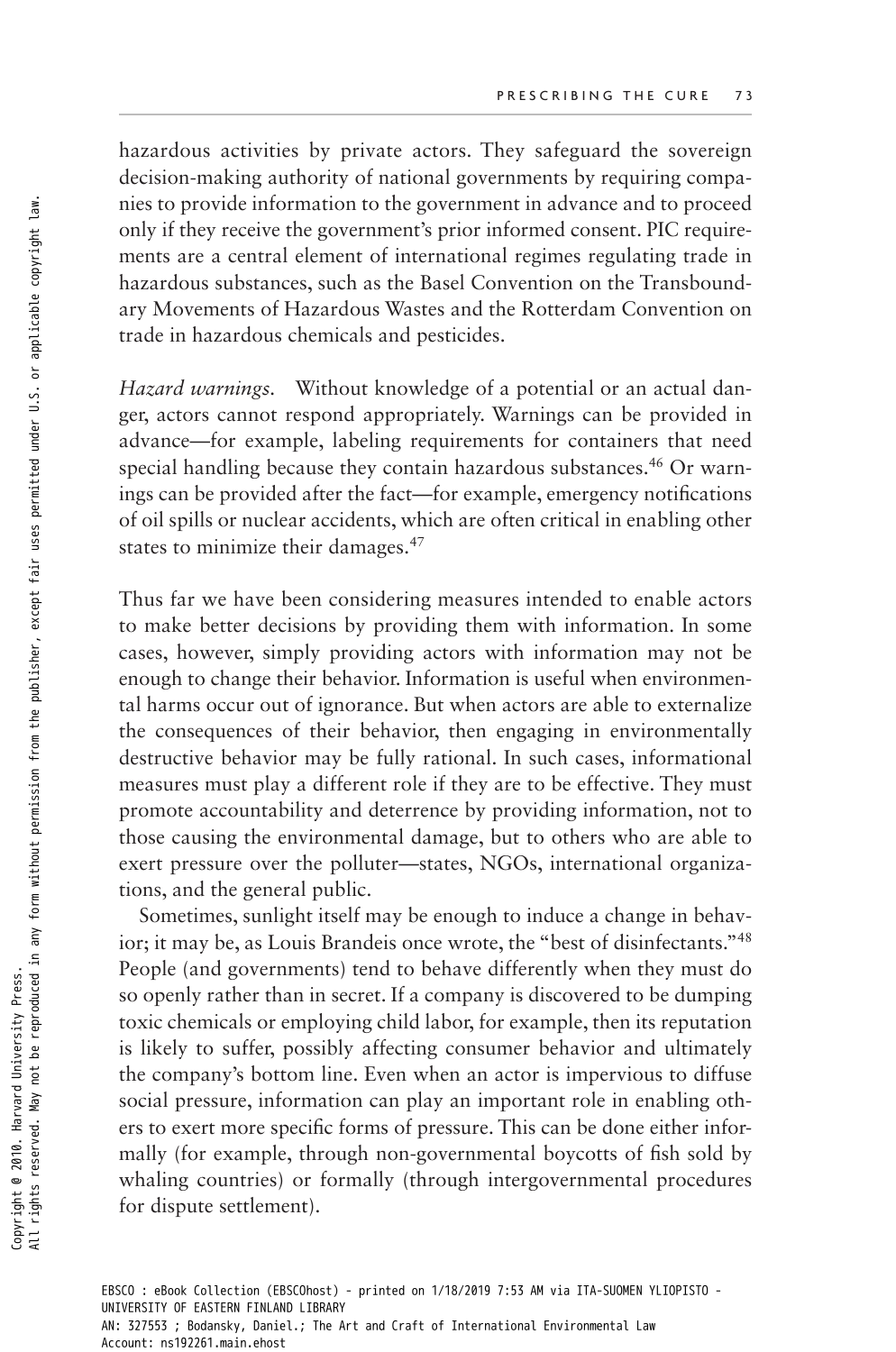Information measures that serve an accountability/deterrent function include:

Advance notification requirements. A number of international instruments require states to notify one another about activities likely to have a significant adverse transboundary impact.<sup>49</sup> These requirements afford potential victims the opportunity to weigh in before any damage has been done, in order to persuade the other state to mend its ways and to prevent disputes from arising.

*Disclosure requirements.* Informational requirements can also be designed to allow the public at large to influence environmental decision making more effectively.50 Principle 10 of the Rio Declaration states that governments shall provide individuals with appropriate access to information concerning the environment. This requirement has been further spelled out in the 1998 Aarhus Convention, a regional agreement applying in Europe.<sup>51</sup> In parallel, information measures can require disclosure by industry of potentially dangerous activities such as toxic releases.<sup>52</sup> The underlying rationale of these disclosure requirements is that information is empowering and that citizens, if informed, will be able to exert influence more effectively.

*Reporting requirements.* Finally, information measures can require states to report to international bodies on their environmental performance for example, their emissions of greenhouse gases, the number of prosecutions brought to enforce MARPOL's vessel- source pollution standards, or the permits issued pursuant to the Convention on International Trade in Endangered Species (CITES). As discussed further in Chapter 11, international bodies (and other countries) can use this information both to assess compliance by a country with its existing international obligations and to evaluate overall progress in addressing a problem, in order to determine whether additional measures are needed.

Although our discussion has distinguished between information measures aimed at helping actors make better informed choices about their own behavior and those intended to allow one actor to influence the behavior of another, often no clear line exists between the two. Reporting requirements, for example, can serve both functions. Not only do they allow others to evaluate a country's performance, but the process of preparing the report may force a country to take a hard look at itself, possibly catalyzing internal changes.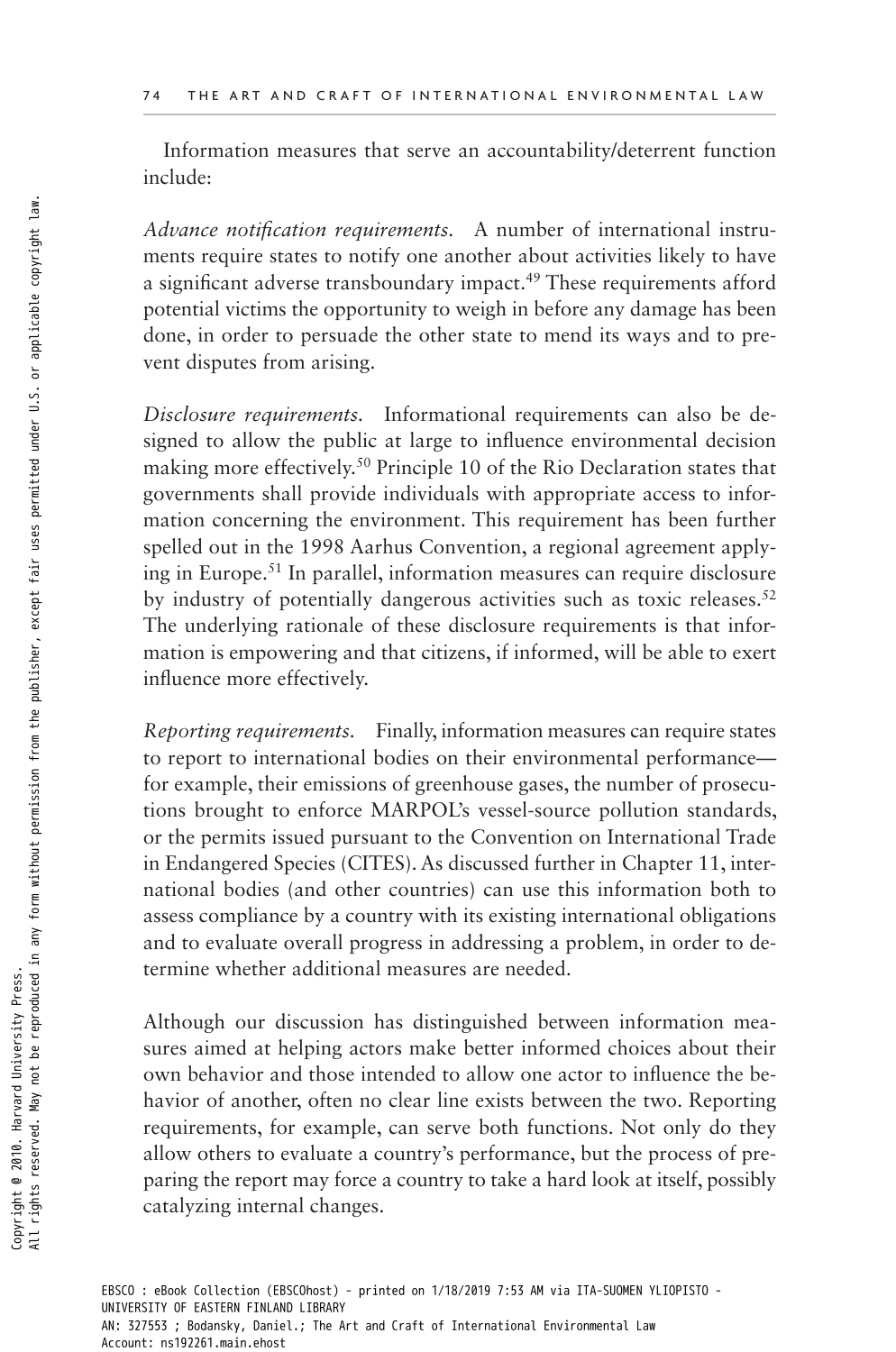On the whole, informational requirements are the least intrusive form of environmental regulation. They empower rather than limit actors by helping them to decide what products to buy, what projects to undertake, and what activities by others to protest. Informational measures thus pose the least opportunity for "government failure," in which government imposes policies that promote special interests rather than the public interest. At the same time, reliance on voluntary changes in behavior and on informal pressure rather than legal compulsion may render informational measures less environmentally effective than other types of environmental regulation.

## *Command- and- Control Regulation*

In contrast to informational measures, which leave decision-making authority in the hands of individual actors, command-and-control regulation centralizes decision making. Instead of allowing individuals to choose the fuel economy of their car, the government might mandate corporate average fuel economy (CAFE) standards. Or, at the international level, rather than allowing each individual country to decide on its level of carbon emissions, states might collectively negotiate emission limitations, as they did in the Kyoto Protocol.

Command-and-control regulation can intervene at various points along the causal chain from individual activities to environmental effects. The further along this causal chain that regulation impinges, the more flexibility individuals have in deciding how they will comply. Consider, for example, different regulatory approaches to limiting smog caused by auto emissions of carbon monoxide, volatile organic compounds (VOCs), and nitrogen oxides:

- A requirement that all cars have catalytic converters applies to the polluting activity itself and would leave auto manufacturers and consumers with little if any discretion about what they must do to comply.
- A requirement that cars not emit more than a certain amount of pollution per mile driven would give car manufacturers flexibility about what technologies to use.
- A requirement that automobiles not emit more than a certain amount over the course of a year would leave car owners with even more flexibility (for example, they might simply drive less in order to comply).
- A requirement that urban areas take measures to reduce smog below specified levels would give the regulatory target (in this case, local governments) tremendous flexibility about how to comply.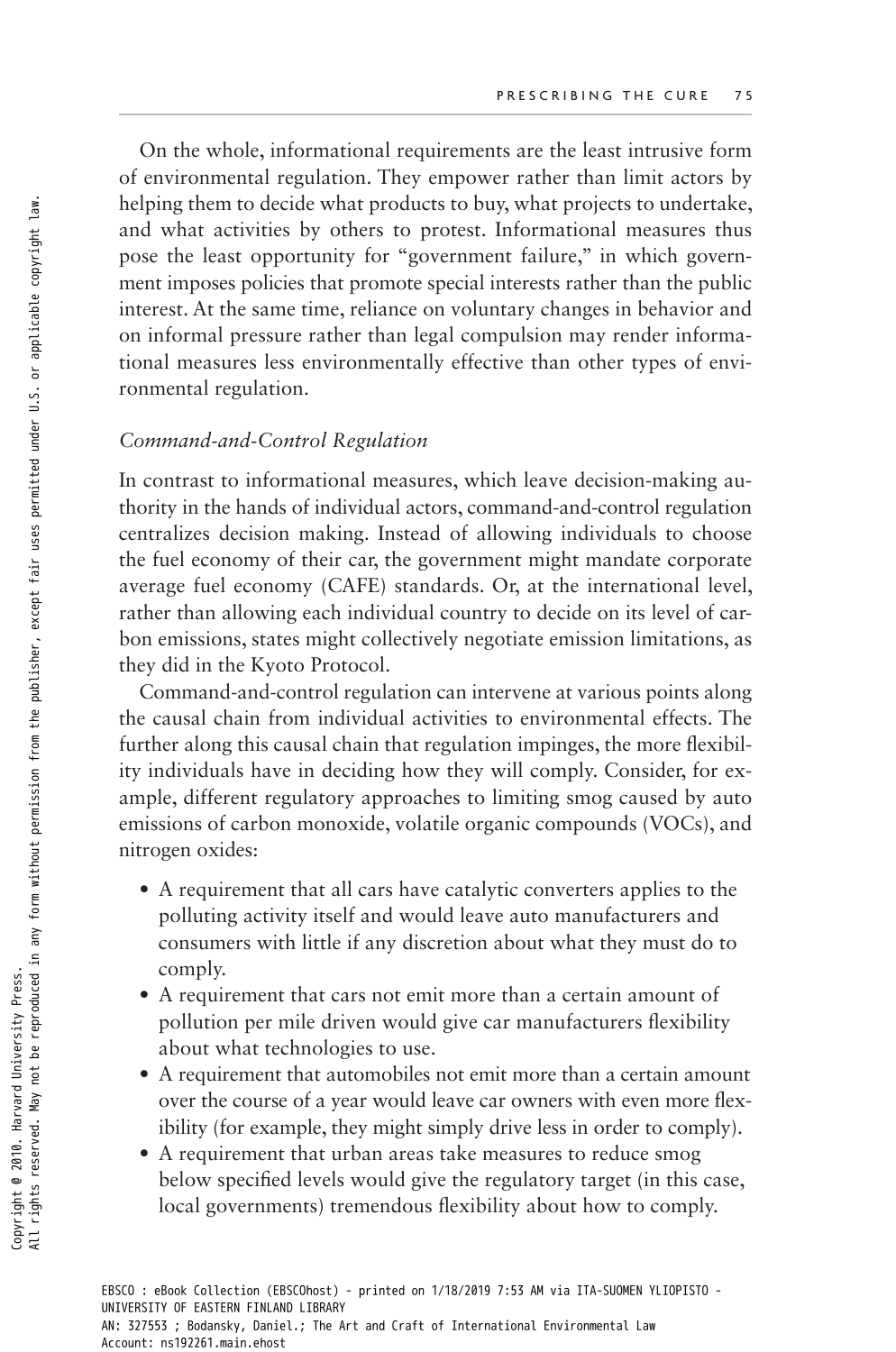International environmental lawyers commonly refer to requirements to do particular things as *obligations of conduct*, and obligations to achieve particular results as *obligations of result*. An obligation to impose a national carbon tax would be an obligation of conduct, whereas a national emissions target (say to reduce emissions by 30 percent) would be an obligation of result.

## specification standards

Specification standards anchor one end of the regulatory spectrum; they represent the most directive type of command-and-control regulation. A requirement that power plants use scrubbers to remove sulfur dioxide from their emissions is an example of a technology-based specification standard; packaging requirements for shipments of hazardous chemicals are another.

At the international level, specification standards are rare. One of the few agreements that sets specification standards is MARPOL, which establishes construction, design, and equipment standards to limit pollution from ships. These standards include requirements that oil tankers have double hulls, segregated ballast tanks, and oil discharge monitoring equipment. The limitations adopted by the International Whaling Commission on the types of harpoons that may be used to kill whales are further examples of what amount to technology standards.

Specification standards have several significant drawbacks.<sup>53</sup> Government does not have a good track record in picking particular technologies, so the standards chosen may not reflect the most effective or cheapest ways to reduce pollution. Moreover, once a particular technology is selected, companies have no incentive to engage in further innovation in order to discover better ways to reduce pollution. Specification standards are also typically uniform; they treat all pollution sources and regions the same, even though pollution sources and regions often differ in impor- $\tau$  tant respects.<sup>54</sup> The costs of installing a technology may vary significantly from one plant to another, and particular regions may not all be equally vulnerable to a particular type of pollution. Some ecosystems, for example, have a high buffering capacity, making them less sensitive to particular types of pollution, whereas others are highly vulnerable. So a one-sizefits-all solution (say, requiring all power plants to use scrubbers or all cars to have catalytic converters) means high costs for some companies and low costs for others, overregulation in less vulnerable areas, and underregulation in more vulnerable ones.

At the same time, specification standards can provide two benefits that are particularly important internationally. First, these standards are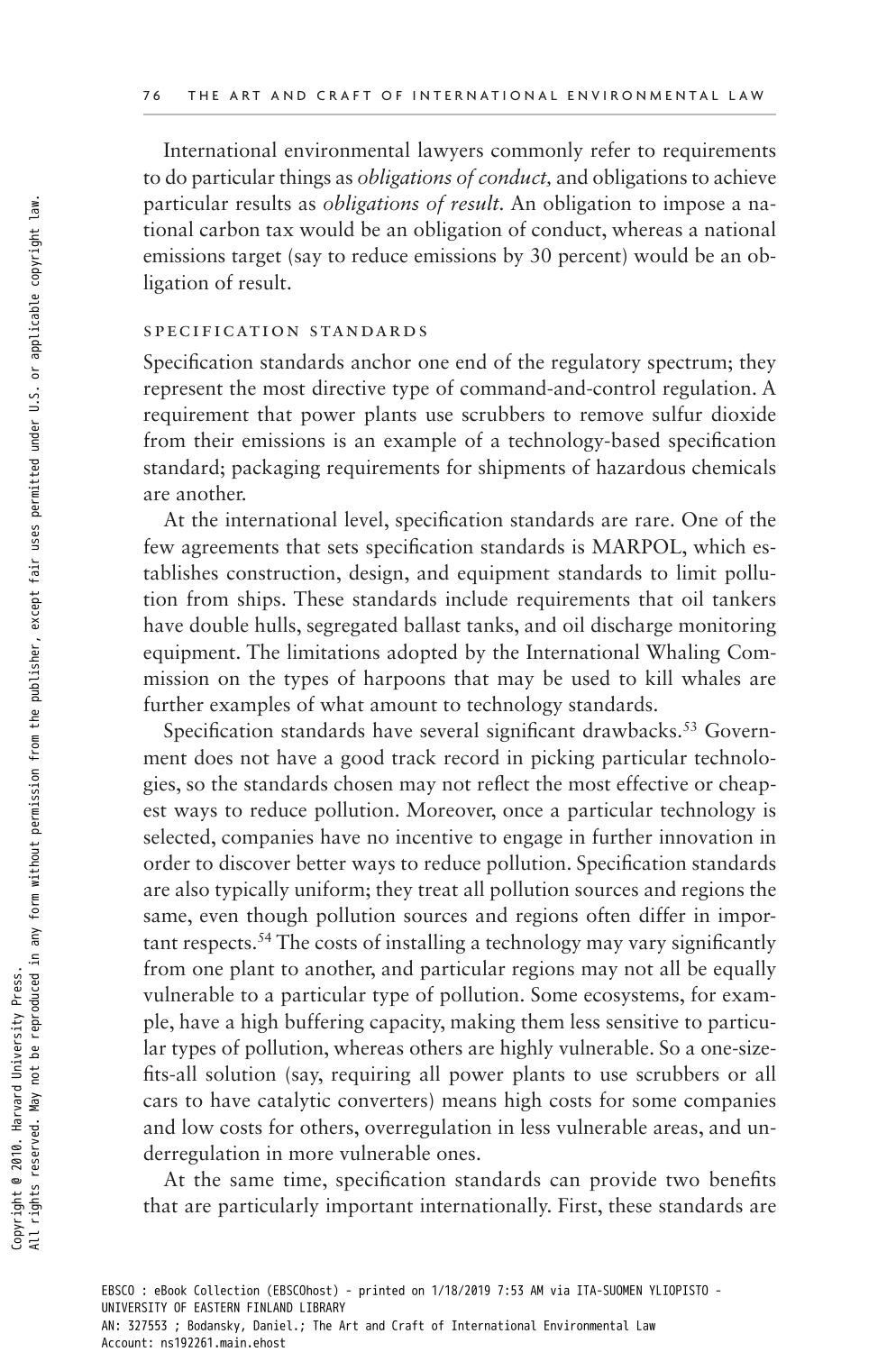comparatively easy to implement, monitor, and enforce.<sup>55</sup> It is easy to inspect a car to see if it has a catalytic converter, or an oil tanker to see if it has a double hull and segregated ballast tanks. Moreover, since the design and equipment of a ship are enduring characteristics, they allow enforcement mea sures to be taken against the vessel at any point in time, wherever it may go. According to one study, MARPOL's effectiveness in reducing oil pollution is attributable largely to its use of such standards.<sup>56</sup>

Second, if a technology creates what economists refer to as network externalities, then once a sufficient number of actors have adopted the technology, others will have an incentive to do so as well. The technology standard becomes self-enforcing and thus avoids the enforcement issues that otherwise plague international environmental law.57 California's automobile pollution standards provide an illustration. California is a sufficiently big market that, once it adopts an automobile standard (such as a requirement to use catalytic converters) automobile manufacturers may find it easier to manufacture a single car that meets the California standard rather than different cars for different markets. Similar "tipping effects" may, in part, account for the success of MARPOL's construction and design standards for oil tankers. Since any state may take action against a vessel while in port, shipbuilders are unwilling to build, and financial institutions unwilling to finance and insure, vessels that fail to comply. As Scott Barrett explains, "The value of a particular tanker increases with the number of ports to which it has access. So, as more coastal states participated in [MARPOL], barring other kinds of oil tankers from entering their ports, the greater became the incentive for yet other states to participate."58

#### per for mance standards

In contrast to specification standards, performance standards look further down the causal chain at indicators of performance rather than at the specific technologies used to achieve those results. Performance standards come in many varieties. Some apply to particular products, such as fuel efficiency for cars and energy efficiency standards for appliances. Others apply to the production process, such as the effluent discharge standards in the U.S. Clean Water Act and the emissions standards in the U.S. Clean Air Act. Some are based on best available technologies (BATs), and others on cost-benefit balancing or the achievement of environmental objectives. An important issue in establishing performance standards is the choice of regulatory target. Does a performance standard seek to regulate the performance of individual facilities, companies as a whole, or larger governmental units?

EBSCO : eBook Collection (EBSCOhost) - printed on 1/18/2019 7:53 AM via ITA-SUOMEN YLIOPISTO - UNIVERSITY OF EASTERN FINLAND LIBRARY AN: 327553 ; Bodansky, Daniel.; The Art and Craft of International Environmental Law Account: ns192261.main.ehost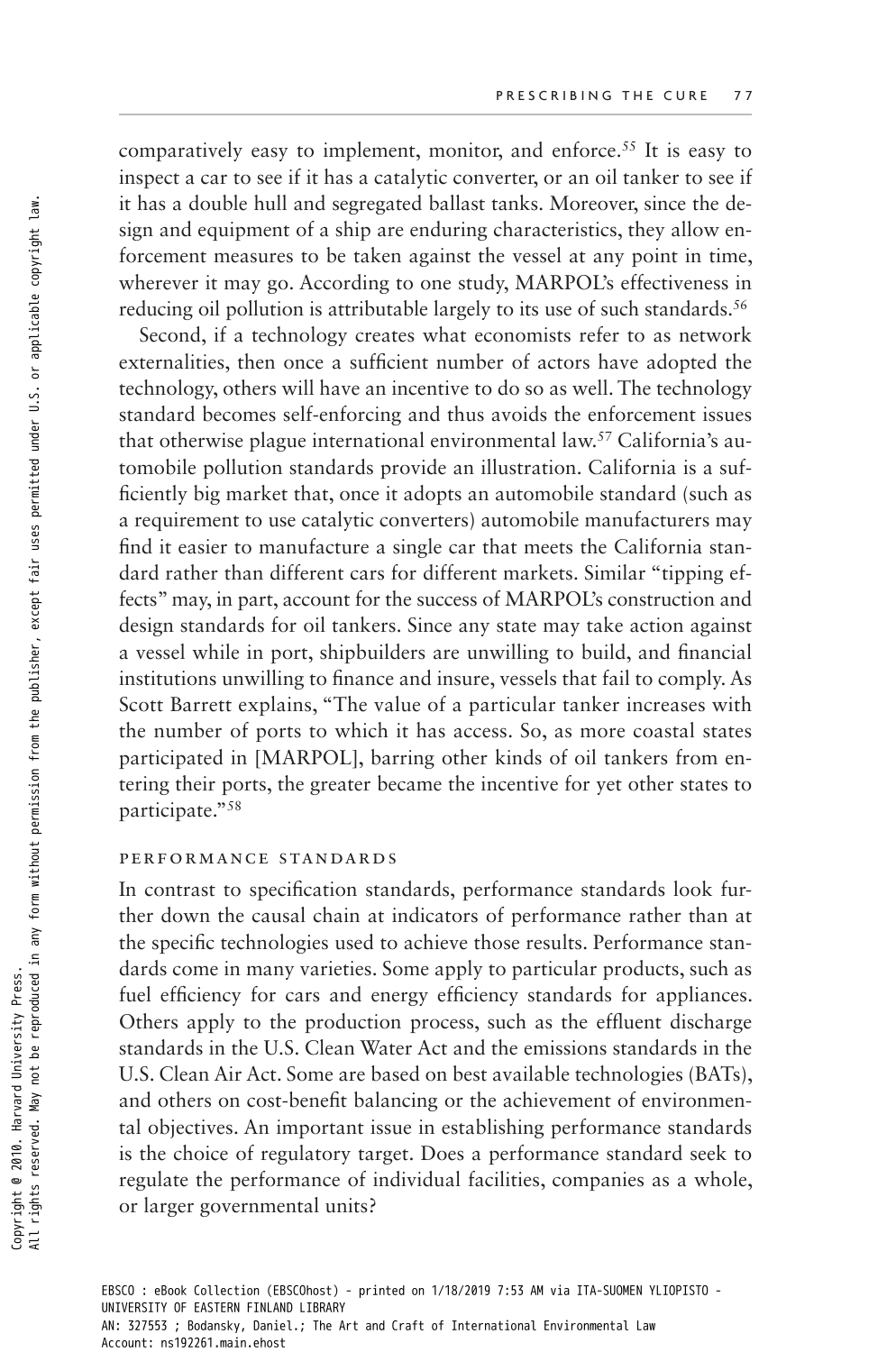In international environmental law, an early example of a performance standard was the oil discharge requirement set forth in the 1954 agreement on oil pollution (OILPOL), which limited discharges from oil tankers to no more than 100 parts per million of oil.<sup>59</sup> This discharge standard has been progressively strengthened and is now included in the MARPOL Convention.

In contrast, international air pollution regimes use a quite different type of performance standard, applicable not to the performance of individuals products or producers, but to the performance of a country as a whole. The European acid rain regime, for example, imposes limits on overall national emissions of pollutants such as sulfur dioxide, NO<sub>x</sub>, and volatile organic compounds. Similarly, the ozone regime limits national consumption and production of ozone- depleting substances, and the Kyoto Protocol limits national emissions of a basket of six greenhouse gases, including carbon dioxide.

As with specification standards, uniform performance standards, which set the same requirements for all actors everywhere in the world, may be inefficient because of differences in the marginal cost of abatement for different polluters, the vulnerability of different regions to environmental damage, or both. To avoid these problems, performance standards can be differentiated more easily than specification standards. For example, MARPOL imposes stricter discharge limits when a vessel is close to shore or in an area that has been designated as specially vulnerable than when the vessel is on the high seas. Similarly, Kyoto's emissions targets are differentiated for each participating country.

Otherwise, the pros and cons of performance standards tend to be the mirror image of specification standards. On the positive side, performance standards give the regulatory target flexibility as to how it will achieve its obligations. This makes them more cost-effective than technology standards by enabling the regulatory target to choose the cheapest way to improve its performance. Under OILPOL, for example, oil tankers were free to limit discharges by installing segregated ballast tanks or a clean oil- washing system or by instituting more careful operational procedures. Similarly, states can achieve their Kyoto emissions targets by adopting a domestic technology standard, a performance standard for private emitters, or one of the market-based mechanisms that we will explore below, such as a pollution tax or "cap-and-trade" system.

The more comprehensive the performance standard, the greater is its flexibility and cost-effectiveness. The Kyoto Protocol's emissions reduction targets apply to a basket of six greenhouse gases. As a result, when implementing their targets, states have flexibility in their choice of which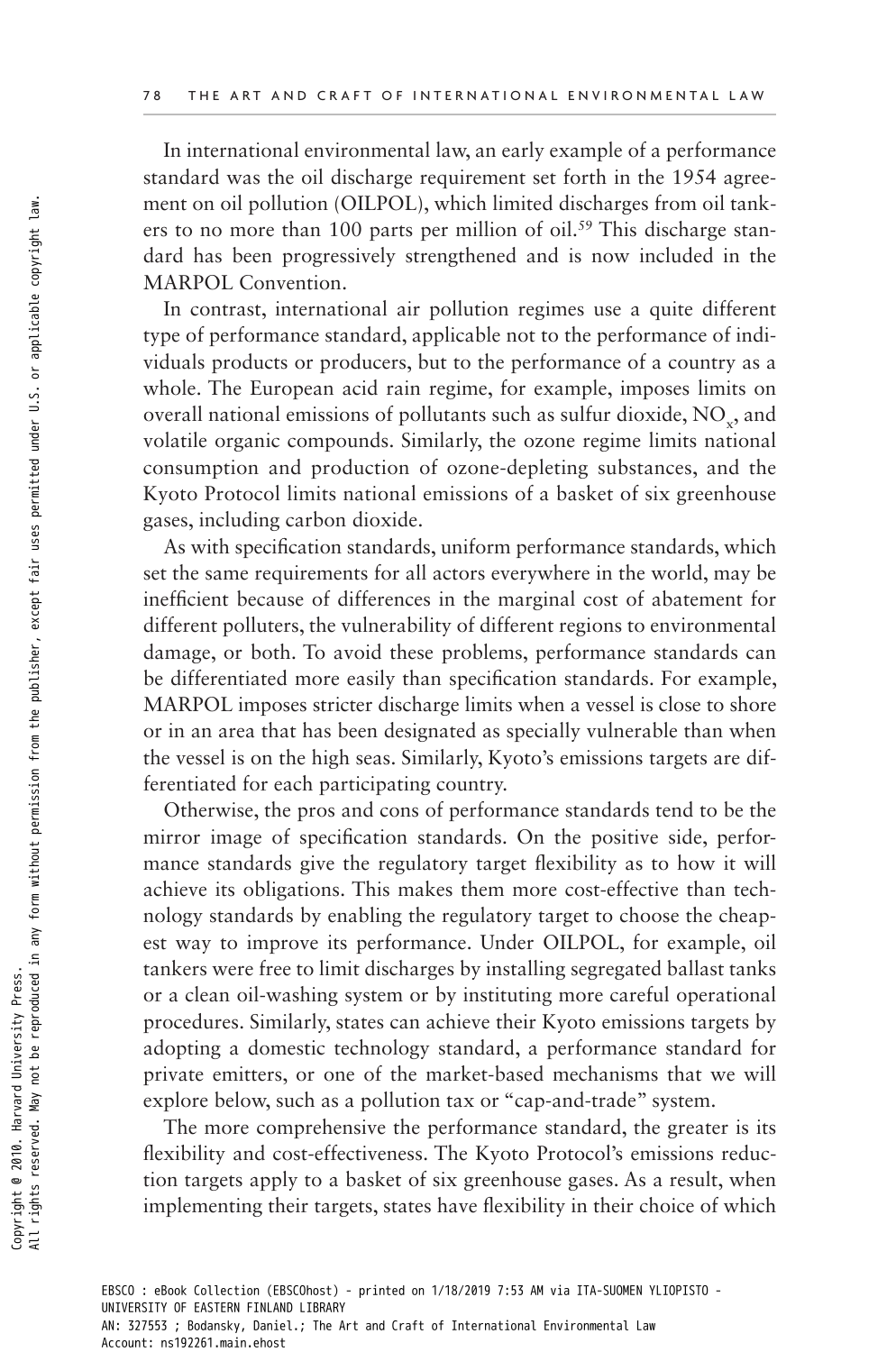gases to reduce. If one state can reduce its emissions of methane more cheaply than carbon dioxide, and another the reverse, then each is free to make whatever reductions are cheapest.<sup>60</sup>

On the negative side, discharge standards are more difficult to implement and enforce than technology-based specification standards. It is easy to determine under MARPOL whether an oil tanker has segregated ballast tanks, but much harder to determine its discharges of oil at sea. For this reason, regulation of vessel- source pollution has moved from a focus on performance standards in OILPOL to a focus on construction, design, and equipment standards in MARPOL.

#### environmental quality standards

Environmental quality standards apply even further down the causal chain that runs from technologies to performance to environmental effects. They go directly to the bottom line of environmental policy— namely, ensuring a satisfactory level of environmental quality. Examples in U.S. law include the Clean Air Act's ambient air quality standards and the Clean Water Act's goal of making lakes and rivers "swimmable and drinkable."61 Environmental quality standards form the basis of the 1978 Great Lakes Water Quality Agreement between the United States and Canada and are also used in some European Union directives.

Environmental quality standards give the regulated actor maximum flexibility in developing pollution control requirements tailored to the ultimate objective of environmental quality. Rather than having to meet a uniform emissions standard, the regulated actor can establish a less stringent emissions standard if it has lower vulnerability to pollution damage, for example, because of greater absorptive capacity.

This flexibility brings with it two downsides, however. First, environmental quality standards are information intensive. To set pollution control requirements, we need information about what level of pollution loadings are safe for each locale—information that may prove incorrect, owing to uncertainty. Second, environmental quality standards impose relatively little control over the actors that they aim to regulate. Given informational uncertainties, states have significant discretion in deciding what levels of emissions reductions are compatible with an environmental quality standard. For these twin reasons, the North Sea pollution regime, which began as one of the few international regimes to employ environmental quality standards, eventually moved in the direction of uniform emissions standards.62

Today, environmental quality objectives are often employed in international agreements to provide guidance in setting more specific international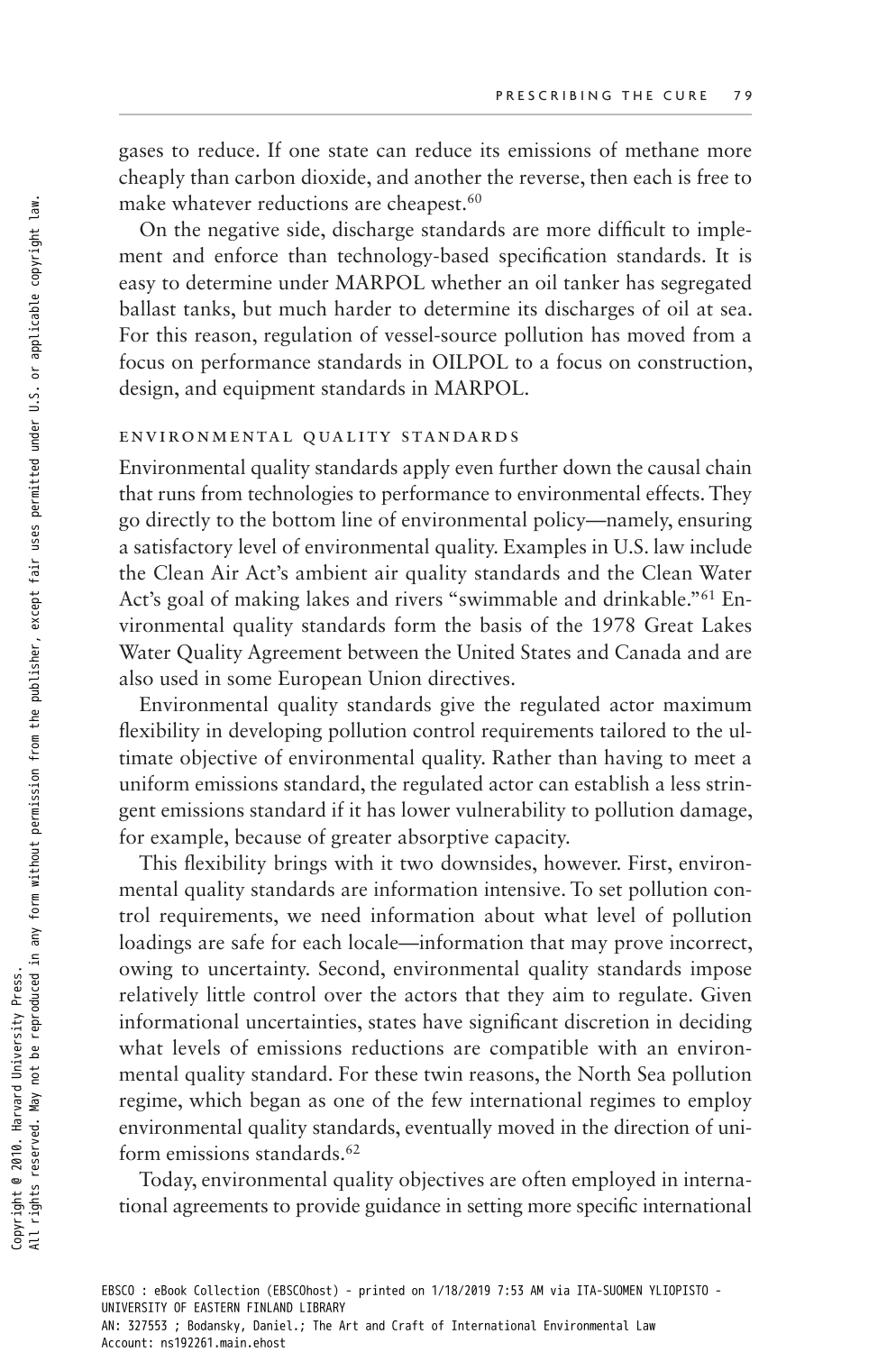performance or specification standards, rather than in place of them.<sup>63</sup> For example, the 1994 Sulfur Protocol to LRTAP employs a "critical loads" approach, an environmental quality standard based on the maximum levels of acid deposition that will not cause significant harm to the most vulnerable ecosystem in a given geographic area. Similarly, the UN Climate Change Convention defines its objective in environmental quality terms, namely, to stabilize greenhouse gas concentrations at a level that will avoid dangerous climate change.<sup>64</sup> In both cases, the environmental quality objectives do not serve as obligations on states. Rather, they are intended to guide the development of more specific regulatory requirements.

## *Market- Based Approaches*

Market-based instruments, which aim to ensure that environmental externalities are properly priced, represent a final type of regulatory approach. The principal advantage of market-based approaches is cost-effectiveness: by allowing the market to determine how pollution can be reduced most cheaply, potentially large cost savings are possible. Studies of actual and proposed emissions trading programs in the United States estimate cost savings of between 20 and 90 percent.<sup>65</sup> The emissions trading program under the 1990 Clean Air Act, for example, allowed utilities and consumers to reduce sulfur dioxide emissions for about one- quarter of the original cost estimates. In addition, market- based instruments give polluters a continuing incentive to reduce pollution to the efficient level (where the marginal cost of abatement equals the marginal benefit) in the most costeffective manner possible.

## pollution taxes or charges

Pollution taxes (often referred to as "Pigovian taxes" after the British economist, Albert Pigou, who initially proposed them) put a price on pollution, thereby internalizing the pollution's externalities. This gives actors an incentive in the marketplace to reduce their pollution. If a pollution tax is set at a level that corresponds to the environmental externality, then actors will reduce their pollution to the economically efficient level. They will reduce their pollution as long as doing so is less costly than paying the tax. The United States implemented its obligations under the Montreal Protocol, in part, by imposing an excise tax on ozone- depleting substances. Similarly, Denmark has used a carbon tax to cut its greenhouse gas emissions. One problem with imposing taxes at the international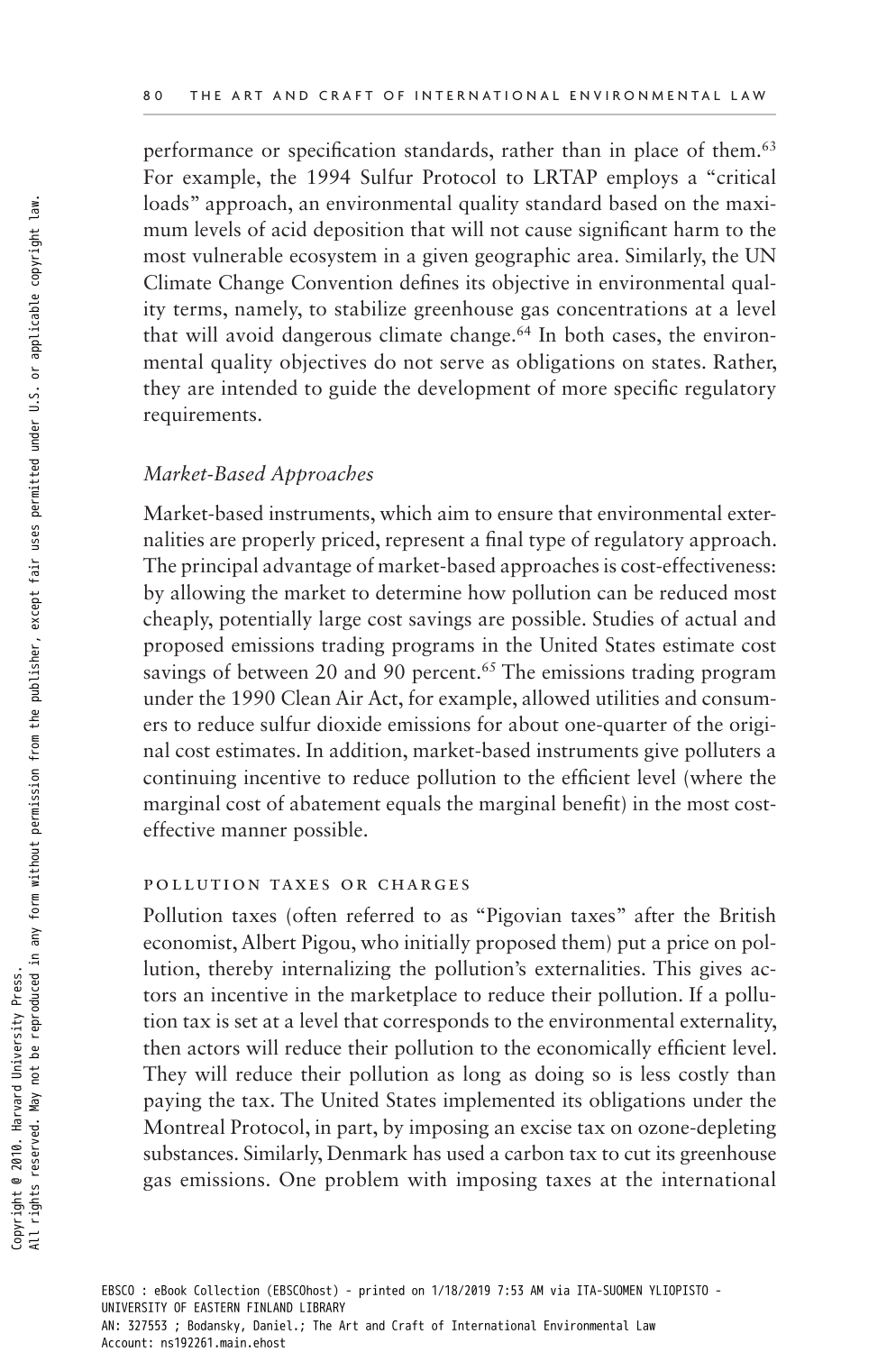level is determining how the revenues will be spent. This problem may help explain why, thus far, no international regime has imposed taxes on pollution.

#### subsidies

Subsidies for measures that reduce pollution are the mirror image of taxes. Rather than raising the cost of inaction, subsidies lower the cost of action. Because it is usually easier, politically, for governments to provide individuals with a benefit than to impose a burden (to lower taxes, for example, rather than to raise them), subsidies are a popular environmental policy instrument.

Subsidies can take many forms: investments in R & D, tax credits, lower interest rates on loans, and direct payments, to name a few. In the United States, the federal government provides tax breaks for hybrid and other low- emission cars. Similarly, Japan subsidizes homeowners' installation of solar panels on roofs; and Germany and Denmark subsidize wind power through support for research and development, cheaper loan rates, and electricity rate regulation. As these examples suggest, subsidies tend to be technology specific and therefore raise some of the same problems that we considered earlier in connection with specification standards. In contrast, a tax on emissions of carbon dioxide is technology neutral. A polluter could lower its tax burden through any pollution reduction strategy: wind, solar, energy conservation, and so forth.

A variety of international environmental regimes involve financial transfers to developing countries, which are a type of subsidy. For example, the Global Environment Facility provides assistance to developing countries for their "incremental costs" of producing global public goods, including by reducing their green house gas emissions and their consumption of ozone-depleting substances. We will explore these financial transfers further in Chapter 11.

#### liability rules

At first glance, imposition of liability for pollution damages (as was done in the *Trail Smelter* case, for example) might not seem to constitute a market instrument. Like other market instruments, however, liability rules have the effect of raising the cost of pollution and thereby providing a price incentive to polluters to clean up their act. One common criticism of liability rules is that environmental policy should aim to prevent pollution, rather than simply provide a remedy to victims. This argument is ill- founded inasmuch as liability rules have a deterrent as well as a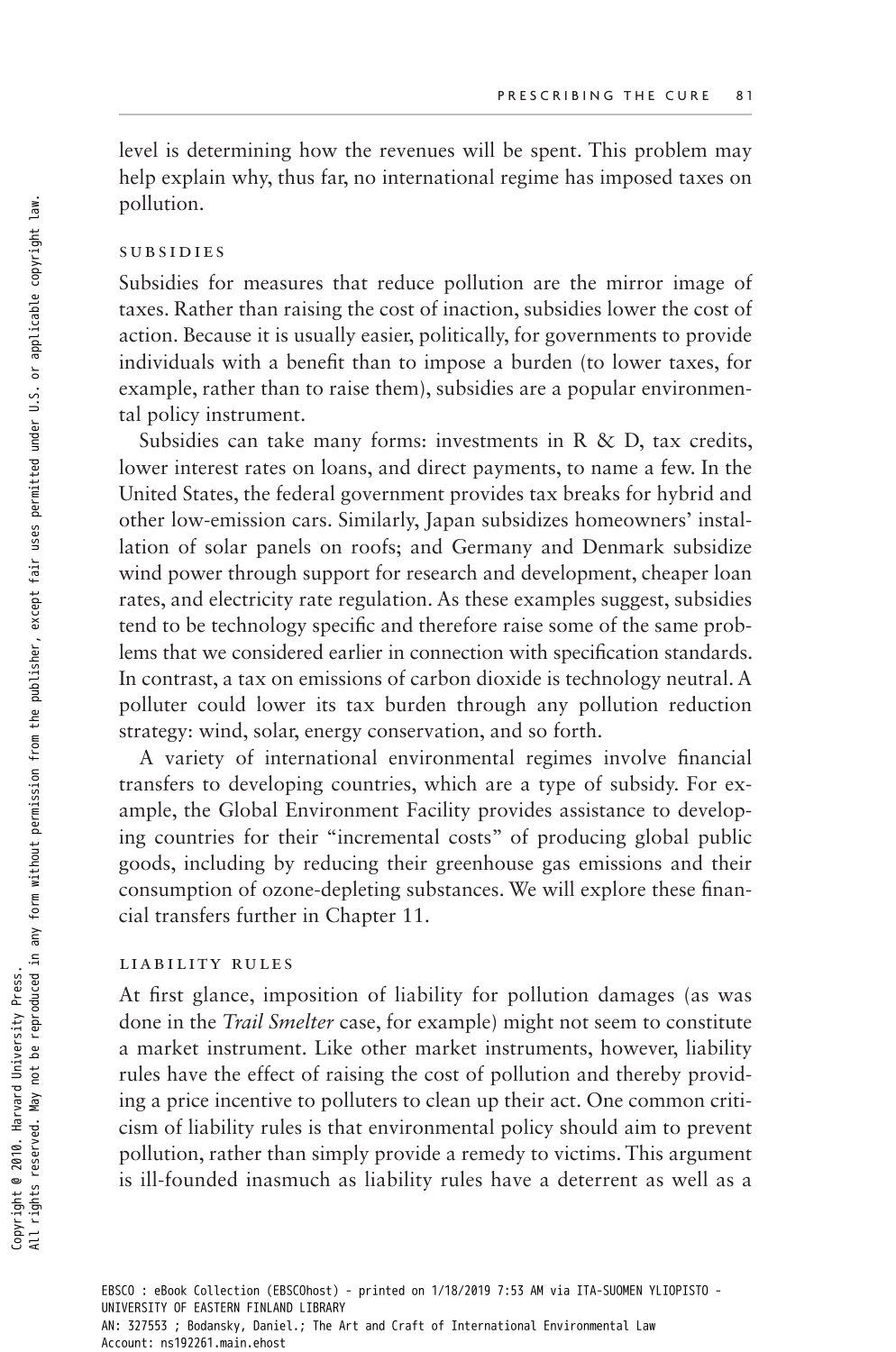compensatory effect. The only real difference between a liability regime and a pollution tax is that a pollution tax is calculated *ex ante,* based on an estimate of the expected pollution damage, and does not require proof of the causal relationship between the taxed activity and particular environmental damages. In contrast, a liability regime operates, *ex post,* after the pollution damage has occurred, and requires proof of damages and causation. Thus, where evidence of causation is limited, the likelihood that a liability system will result in payments of damages may be low and the price signal correspondingly weak.<sup>66</sup>

Internationally, states have shown little inclination to develop a general liability regime for environmental damage and only mixed support, at best, for issue-specific regimes imposing civil liability on private actors. To the extent liability rules are used at all, they typically serve not as the primary policy instrument, but rather as a backstop to provide compensation when damage occurs despite a regime's preventive rules—for example, when the construction and design standards in MARPOL fail to prevent an oil spill. The earliest liability regimes were developed in freestanding instruments, which addressed high-risk activities such as the transport of oil by sea and nuclear activities.<sup>67</sup> More recent liability regimes have been add-ons to existing multilateral environmental agreements, such as the Antarctic Environment Protocol and the Basel Convention on the Transboundary Movements of Hazardous Wastes.<sup>68</sup>

#### tradable allowances

A tradable allowance—or "cap-and-trade"—system combines a performance standard with a market-based approach. As with a performance standard, emissions are capped at a defined level and each polluter receives allowances for their permitted level of emissions. In contrast to a pure performance standard, however, each polluter need not achieve its emissions target by reducing its own emissions. Instead, if reducing its own emissions is expensive, a polluter can buy allowances from other actors who are able to reduce their emissions more cheaply. Through these trades of emissions allowances, the market directs emissions reductions to those actors who can reduce their emissions most cost-effectively. The allowance market gives them an incentive to reduce their emissions by more than the required amount and then sell their excess emissions allowances to other polluters with higher abatement costs. Tradable allowances were first used in a significant way at the national level in the 1990 U.S. Clean Air Act Amendments for sulfur emissions from power plants and are widely seen as having significantly reduced compliance costs. The Kyoto Protocol established the first tradable allowance system at the international level.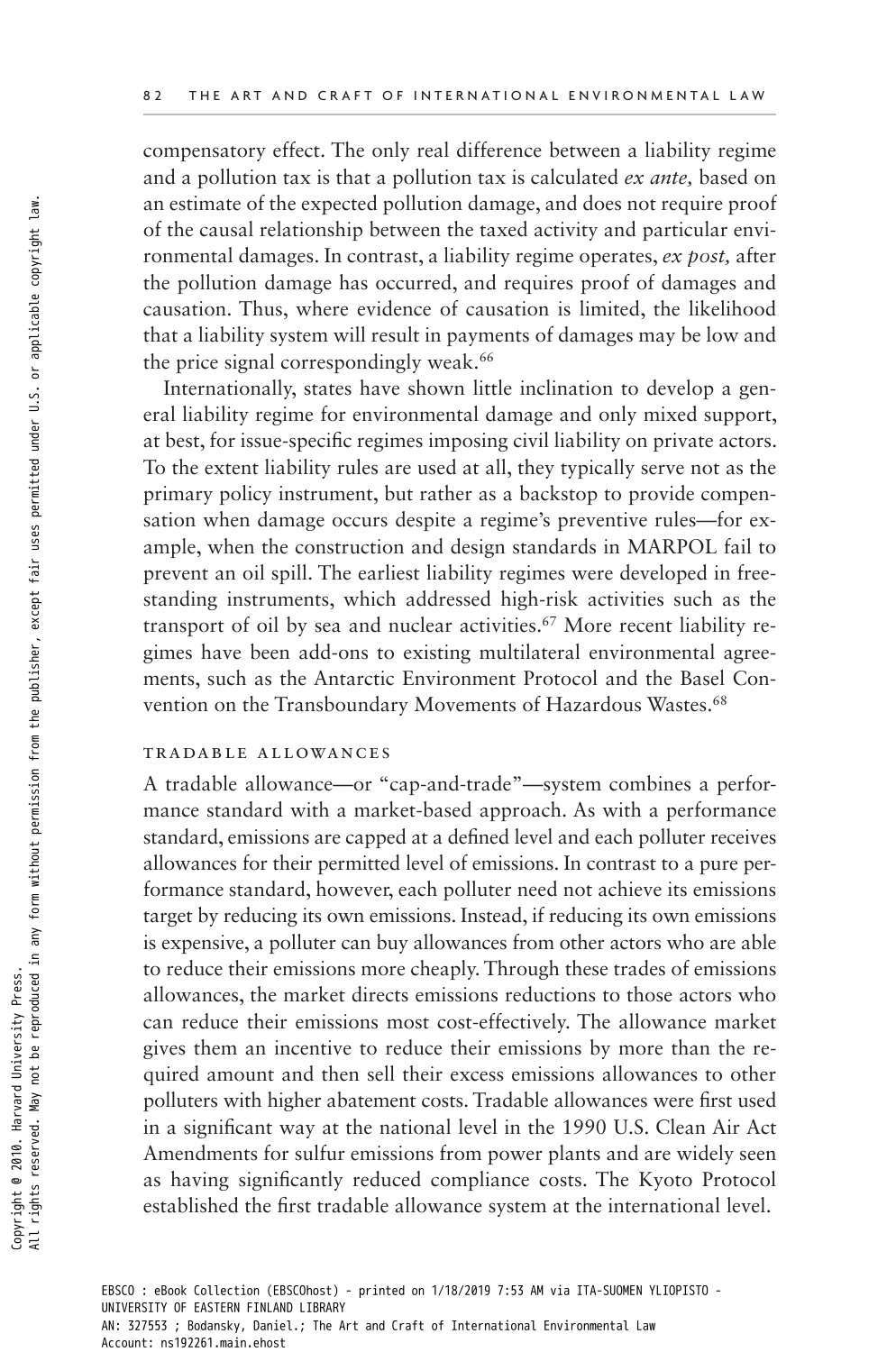#### price- vs. quantity- based instruments

Pollution taxes, subsidies, and liability rules are all examples of what economists refer to as *price-based instruments*. They seek to influence behavior either by raising the costs of pollution or by lowering the costs of abatement. How much pollution will actually decrease as a result of this price signal is uncertain and will depend on the responsiveness of behavior to changes in price (which economists measure using the concept of price elasticity). In contrast, a cap-and-trade system is a *quantity-based instrument*. It starts by setting an overall level of pollution reduction (determined through the number of emissions allowances that are created) and then uses the market to achieve that permissible level of emissions in the most cost-effective manner.

If there were perfect information about the responsiveness of behavior to prices, then price- and quantity- based instruments would produce exactly the same result. To the extent there is uncertainty, then they differ. Price- based instruments provide certainty about prices— that is, the costs of abatement— and place the risk of uncertainty on the amount of pollution abatement that will result. A given tax rate may reduce pollution by more than the intended amount or less. In contrast, quantity-based instruments provide certainty about the level of pollution reduction (to the extent, of course, that there is perfect compliance) but uncertainty about the cost. Achieving the required level of emissions reduction might be cheaper than expected or more expensive. In some cases, this uncertainty about costs can prove to be a major political problem, as the Kyoto Protocol illustrates. Critics argued that the costs of complying with Kyoto would be economically ruinous, an argument that contributed to the Bush Administration's decision to reject Kyoto.

To address concerns about the potentially high costs of complying with quantity-based instruments, some economists have proposed combining features of a quantity- and a price- based approach, through what has become known as a safety valve device.<sup>69</sup> Under this approach, emissions are capped, and tradable emissions allowances are issued. However, if the market price for allowances rises above a predetermined, safetyvalve level—in other words, if the costs of compliance go too high—then the target is relaxed through the issuance of additional emissions allowances at the safety-valve price.

By ensuring that compliance costs cannot rise above a predetermined level, a safety valve removes one of the principal obstacles to the negotiation and acceptance of emissions reduction targets. As with a pollution tax, however, this economic predictability comes at the expense of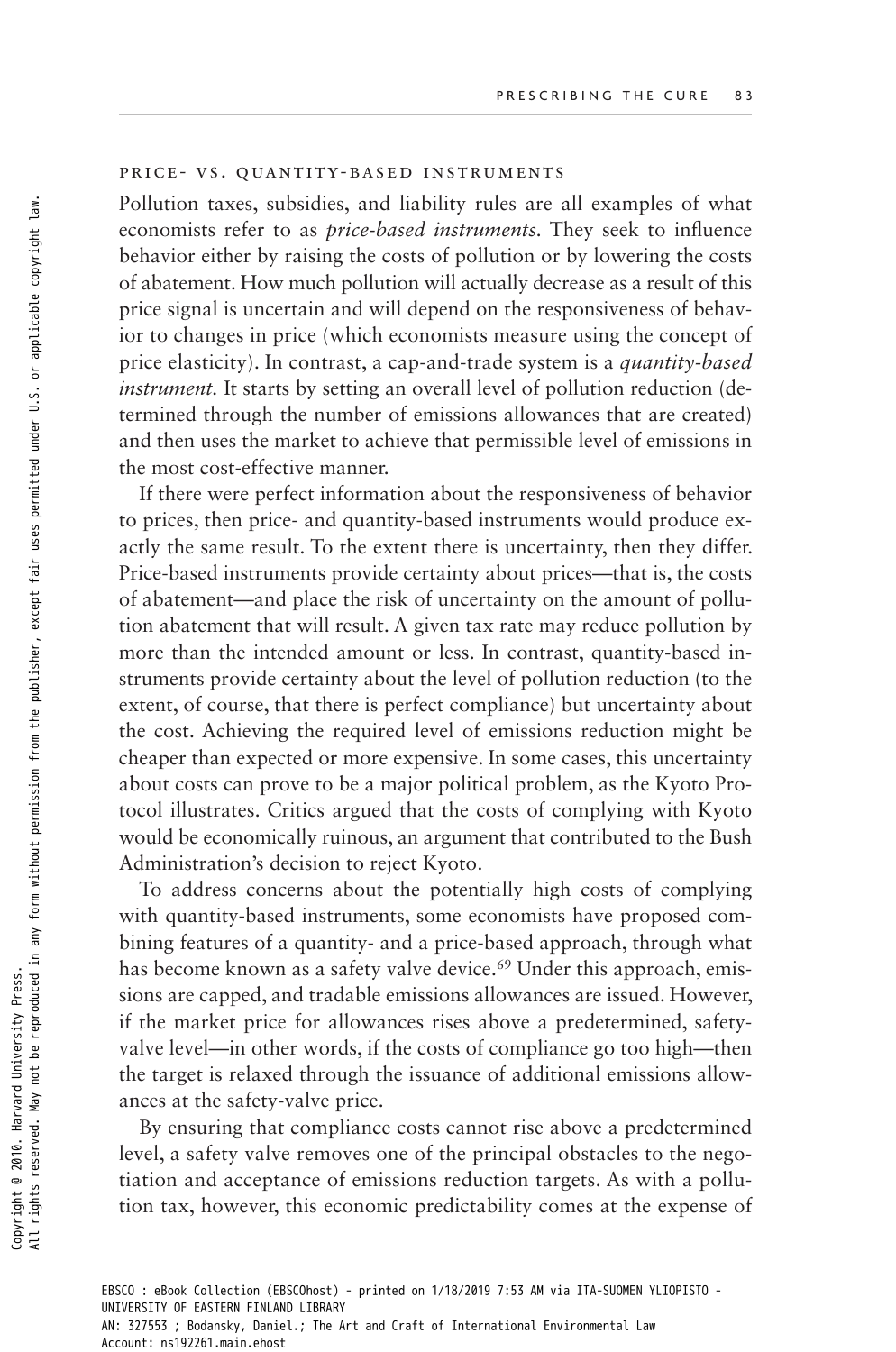environmental predictability: if mitigation costs prove high and the safety valve kicks in, then the level of actual emissions reductions achieved will be less than that under a fixed target.

So there are risks either way. Just as we have no assurance as to the levels of reductions a given price will achieve, we have no assurance about how much a particular emissions reduction will cost. The difference is that the economic risks of excessive costs are near- term, while the environmental risks of insufficient reductions in emissions are longer-term and may be correctable through stronger measures later. Moreover, with a guaranteed ceiling on costs, countries might be willing to accept more ambitious commitments, leading to greater environmental benefits if costs prove low and the safety valve does not kick in.

# Conclusions

From a policy perspective, there is no shortage of regulatory instruments to address environmental problems. Informational approaches are the least intrusive and hence pose the least danger of "government failure," but they may result in less environmental change. Command-and-control regulations are blunt instruments that often create inefficiencies but can be effective in providing environmental benefits (at least in states with strong administrative capacities). Market-based mechanisms are the most cost- effective but are appropriate primarily for global problems such as climate change, where the location of the emissions reductions does not matter. Each has its strengths and weaknesses, but together they represent a sophisticated toolkit for international environmental lawyers.

The problem in international environmental law lies less in formulating desirable policy options than in getting these policies adopted and implemented. In other words, the challenge is less one of policy than of politics. Even in domestic political systems, with established institutions and procedures to make and enforce the law, environmental policy faces daunting political challenges. This is even truer in a decentralized international system, with more than 190 states, which depends, in large part, on mutual agreement to make the law and on self- compliance to implement it.

## Recommended Reading

Alan Boyle and Michael Anderson, eds., *Human Rights Approaches to Environmental Protection* (Oxford: Clarendon Press, 1996).

Andrew Dobson and Paul Lucardie, eds., *The Politics of Nature: Explorations in*  Green Political Theory (London: Routledge, 1993).